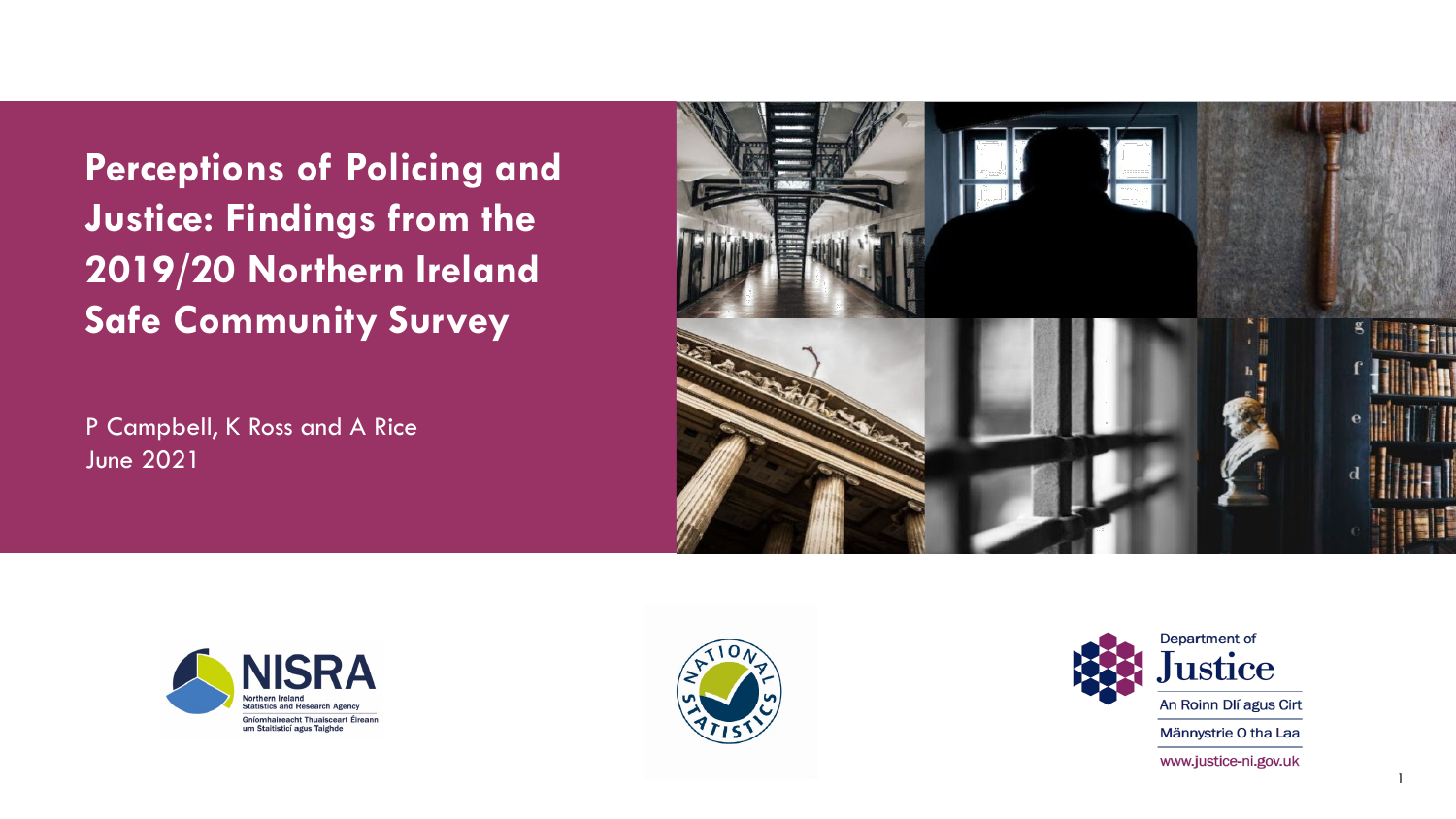# **CONTENTS**

| 1. Summary Findings                            |    |
|------------------------------------------------|----|
| 2. Introduction                                |    |
| 3. Confidence in Policing                      | 5  |
| 4. Confidence in Engagement                    | 11 |
| 5. Confidence in the Criminal Justice System   | 12 |
| Appendix 1 - Tabular Annex                     | 17 |
| Appendix 2 - Technical Annex                   | 24 |
| <b>Appendix 3 - National Statistics Status</b> | 29 |
| Appendix 4 - References                        | 30 |

Produced by Analytical Services Group, Department of Justice For further information write to: **Analytical Services Group, Financial Services Division, Department of Justice, Level 3, Block B, Castle Buildings, Stormont Estate, Belfast BT4 3SG. Telephone: 028 9052 0185**

**Email:** [statistics.research@justice-ni.gov.uk](mailto:statistics.research@justice-ni.x.gsi.gov.uk)

This bulletin is available on the **Department of Justice website**, in the Statistics and Research - Northern Ireland Safe Community Survey section.

Feedback on this publication can be provided directly to Analytical Services Group at the email address listed above.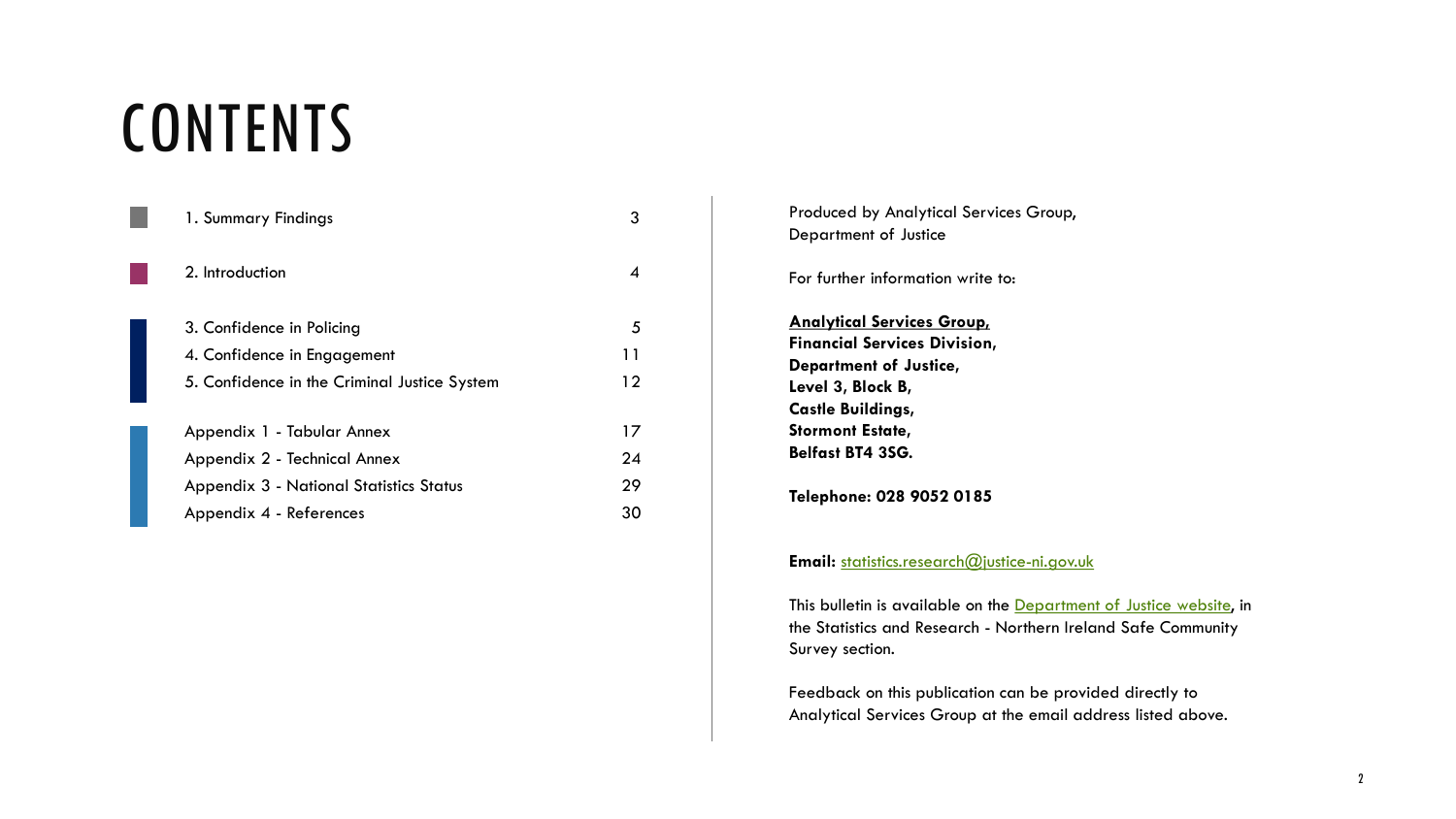## **1** Summary Findings

This bulletin presents findings from the 2019/20 Northern Ireland Safe Community Survey (NISCS) and focuses on respondents' confidence in policing, community engagement and confidence in the criminal justice system.

### Confidence in Policing

- NISCS 2019/20 findings show that, at 80%, overall public confidence in the police and police accountability arrangements (based on a seven-strand composite measure) remained unchanged from 2018/19 (81%). The confidence rating, however, has shown an overall increase from 73% in 2003/04 when the measure was introduced.
- In terms of the local police, latest findings indicate 49% of respondents rated the police in their area as doing **an excellent or good job,** a statistically significant decrease from the 2018/19 figure of 53%. The percentage of respondents rating their local police performance as excellent or good had generally been showing an upward trend over the last decade or so; the 2019/20 figure of 49% represents an overall increase on the 2007/08 figure of 41%.
- When asked about **overall confidence in the local police**, 62% of respondents stated that, when taking everything into account, they had confidence in the police in their area, a statistically significant decrease from last year (65%, 2018/19).

### Confidence in Engagement

 With regards to **community engagement**, the proportions of respondents agreeing that the police and other agencies '*seek people's views about the anti-social behaviour (ASB) and crime issues that matter*' (31%) and are '*dealing with*' (37%) such issues remained on a par with the previous year showing no statistically significant change between 2018/19 and 2019/20 (33% and 39% respectively).

### Confidence in the Criminal Justice System

- NISCS 2019/20 respondents were more likely to think the criminal justice system (CJS) as a whole is fair (57%) than effective (40%). While the proportion agreeing that the CJS as a whole is fair showed no statistically significant change from 2018/19 (60%), the proportion confident that the CJS as a whole is effective showed a statistically significant decrease from 45% over the same period.
- As in previous years, participants cited 'tougher sentences' as one of the most important things the CJS could do to improve its public confidence rating (29%, 2019/20). Other popular responses included: 'tackle ASB and minor crime' (23%); and provide 'a more visible policing presence' (19%).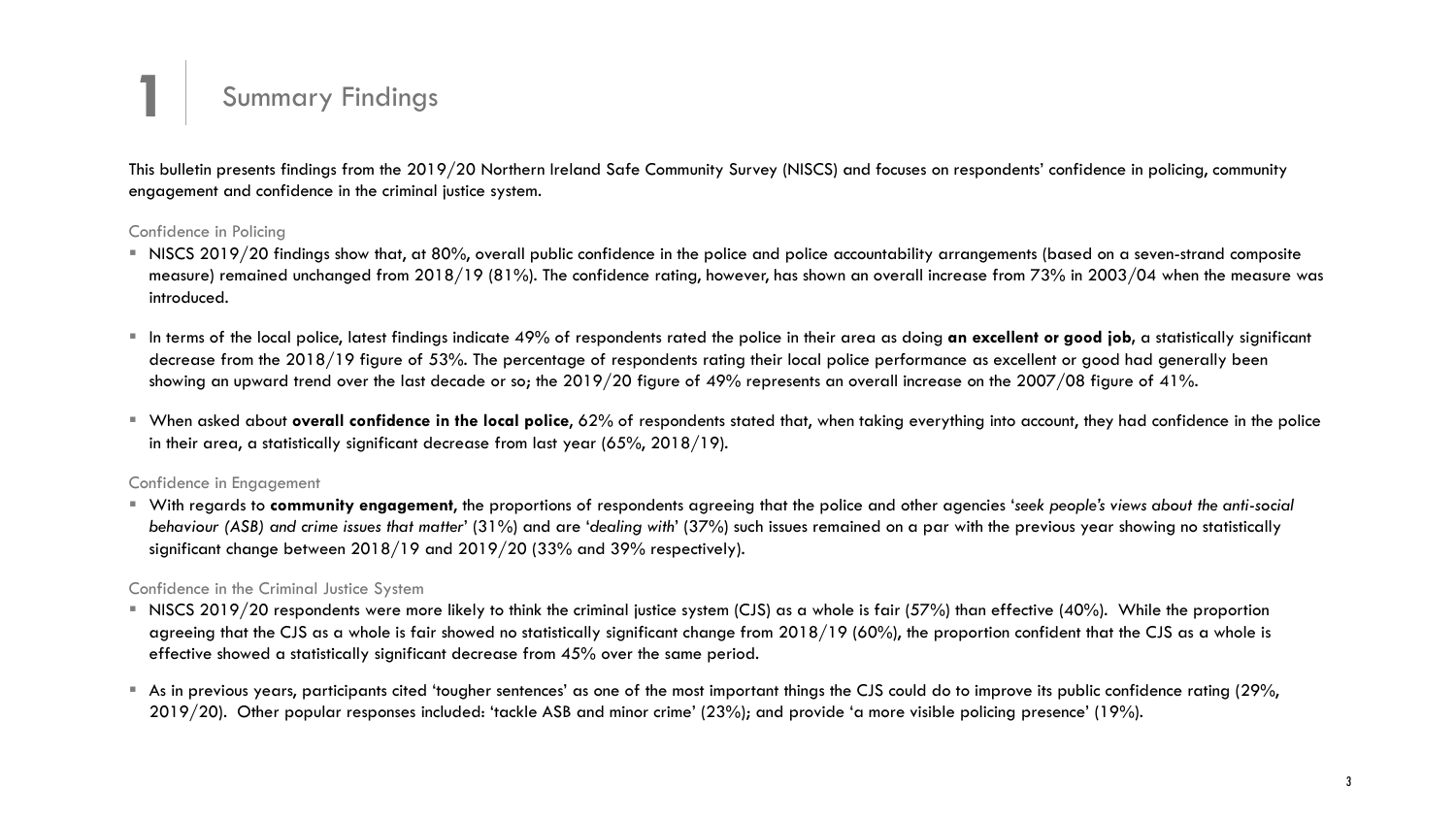

### **2.1 The focus of this publication**

This bulletin draws on findings from the 2019/20 Northern Ireland Safe Community Survey (NISCS). The survey was formerly known as the Northern Ireland Crime Survey (NICS) but was renamed following a review in 2017/18. NISCS is a representative, continuous, personal interview survey of the experiences and perceptions of crime of 3,710 adults living in private households throughout Northern Ireland.

Previously conducted on an ad hoc basis in 1994/95, 1998, 2001 and 2003/04, the survey began operating on a continuous basis in January 2005.

The focus of this publication is on key attitudinal modules contained within the NISCS relating to confidence in policing, community engagement and confidence in the criminal justice system. While the bulletin will focus largely on findings from NISCS 2019/20, results for previous sweeps of the survey are also presented and referred to, as appropriate, throughout the text.

Comparisons are made (where appropriate and available) between [the results of the 2019/20 NISCS and those of the 2019/20 Crime](https://www.ons.gov.uk/peoplepopulationandcommunity/crimeandjustice/bulletins/crimeinenglandandwales/yearendingmarch2020) Survey for England and Wales (CSEW; ONS, 2020).

Throughout this report key findings are commented on in the text, with numerical details on each section available in the relevant tables comprising the Tabular Annex (Appendix 1). The tables in the Tabular Annex present trend data from 2010/11. Commentary may, however, refer to findings from earlier years, figures for which can be found in the accompanying Microsoft Excel and Open Data Source documents.

Further background information on this bulletin is available in the Technical Annex (Appendix 2). Additional NISCS 2019/20 reports on [Experience of Crime](https://www.justice-ni.gov.uk/publications/experience-crime-findings-201920-northern-ireland-safe-community-survey) (Campbell, Rice and Ross, February 2021) and [Perceptions of Crime](https://www.justice-ni.gov.uk/publications/perceptions-crime-findings-201920-northern-ireland-safe-community-survey) (Ross and Campbell, March 2021) have been published separately.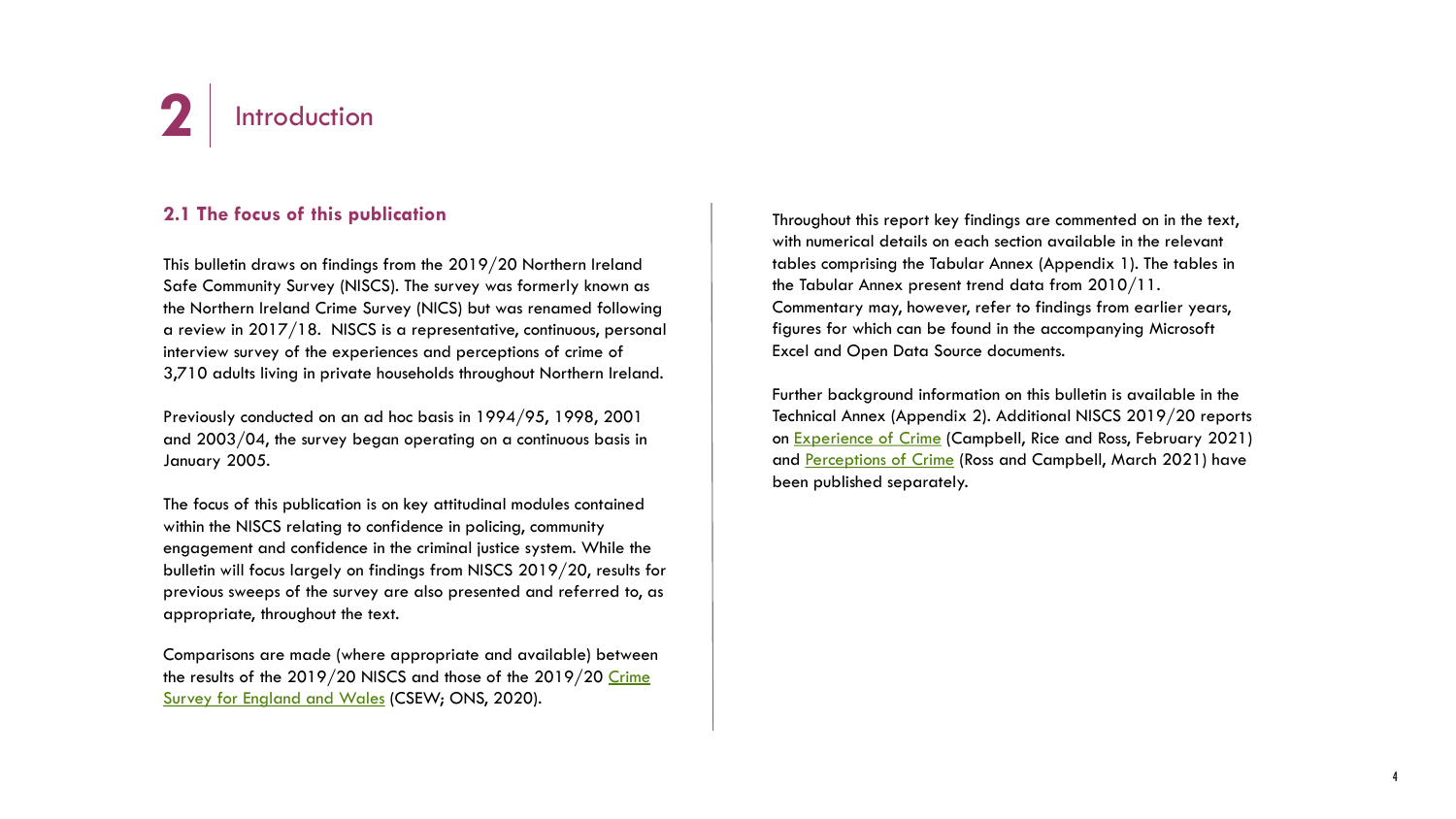This chapter provides an overview of respondents' perceptions of police (both local police and in Northern Ireland as a whole) and police accountability arrangements. Figures are presented in Tables 1 to 3 of Appendix 1.

### **3.1 Confidence in the police and police accountability arrangements**

Since 2003/04, the NISCS has measured the level of public confidence in the police and police accountability arrangements in Northern Ireland (hereafter referred to collectively as 'policing'). Such an approach was initially designed and carried out as part of the 2004 Spending Review Public Service Agreement (PSA) (French, 2008).

A set of seven questions is asked of respondents which elicit views on the fairness and effectiveness of the police and police accountability arrangements. Figures from 2010/11 are presented for these seven indicators in Table 1. The commentary may refer to findings from earlier years which are available in the accompanying workbooks. The figures presented are based on the proportions of respondents who state that they:

- a. have some, a lot or total confidence in the ability of the police to provide an ordinary day-to-day policing service for all the people of Northern Ireland;
- b. think the police do a very or fairly good job in Northern Ireland as a whole;
- c. believe the police treat Catholic and Protestant members of the public equally in Northern Ireland as a whole;
- d. think the Northern Ireland Policing Board (NIPB) is independent of the police;
- e. think the Policing Board helps ensure that the police do a good job;
- f. think the Office of the Police Ombudsman for Northern Ireland (OPONI) is independent of the police; and
- g. think the Police Ombudsman helps ensure that the police do a good job.

This set of seven questions is then used to construct an overall confidence rating (composite measure). In constructing the composite measure, greater weight is given to the three police indicators (a to c, above), so that the arithmetic mean of their individual confidence ratings is worth two-thirds of the overall confidence rating. The respective means of those relating to the Policing Board (d and e), and the Police Ombudsman (f and g), each account for a sixth of the overall composite measure.

As a note of caution, this seven-strand composite measure should not be misinterpreted purely as personal 'confidence in the police' as its focus is much broader including not only the performance of the police per se but also accountability measures put in place following recommendations set out in the Patten Report to reform policing in Northern Ireland.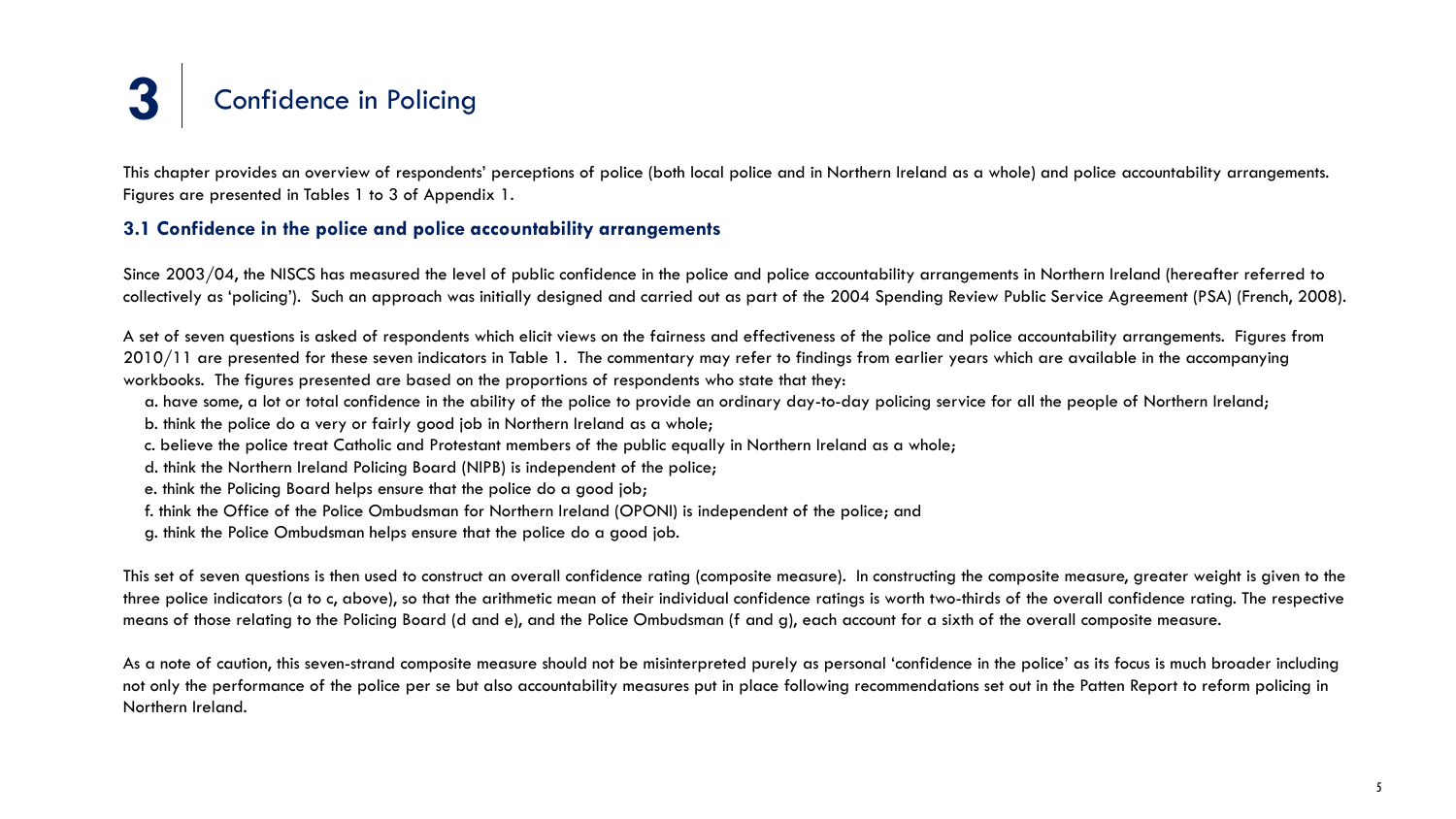■ Latest findings for 2019/20 show that, at 80%, overall confidence in policing (the seven-strand composite measure) was unchanged from the previous year (81%). The 2019/20 figure of 80%, however, remains higher than the rate from 2003/04 (73%) when the measure was first introduced. Most of this increase occurred in the earlier years with the rate rising from 73% to 79% between 2003/04 and 2007/08. Thereafter the rate has remained relatively stable with no significant year-on-year changes for the last decade.



Sources: Northern Ireland Crime Surveys 2003/04-2017/18; Northern Ireland Safe Community Surveys 2018/19- 2019/20

1. Results exclude don't knows and refusals.

2. This measure is the weighted mean of responses to the seven individual confidence strands. Greater weighting is given to the three questions on the police.

- When considering the three indicators relating directly to the police, one showed a statistically significant change when latest findings are compared with the previous year. The proportion of respondents confident that *'the police treat Catholics and Protests equally in Northern Ireland as a whole*' fell from 83% to 81% between 2018/19 and 2019/20.
- The proportion confident that '*the police provide an ordinary day-to-day service for all the people of Northern Ireland*' was unchanged at 84% in both years. The apparent decrease in the proportion who felt '*the police do a very or fairly good job in Northern Ireland as a whole*' (from 72% to 70%) was not statistically significant.
- **E** Confidence ratings for all three police indicators have however, on the whole increased over the last fifteen years or so since 2003/04. The largest increase, in percentage point terms, was recorded in the proportion who felt the police do a very or fairly good job, rising by 12 percentage points from 58% in 2003/04 to 70% in 2019/20. While this latest figure of 70% is a decrease on the 77% observed in 2016/17, it still represents the biggest percentage point change since 2003/04. The proportions confident that the police provide an ordinary day-to-day service (75% to 84%) and treat Catholics and Protestants equally (72% to 81%) have also shown an overall improvement over this period. Again, much of the increase in these confidence levels occurred between 2003/04 and 2007/08, with rates remaining more stable in recent years.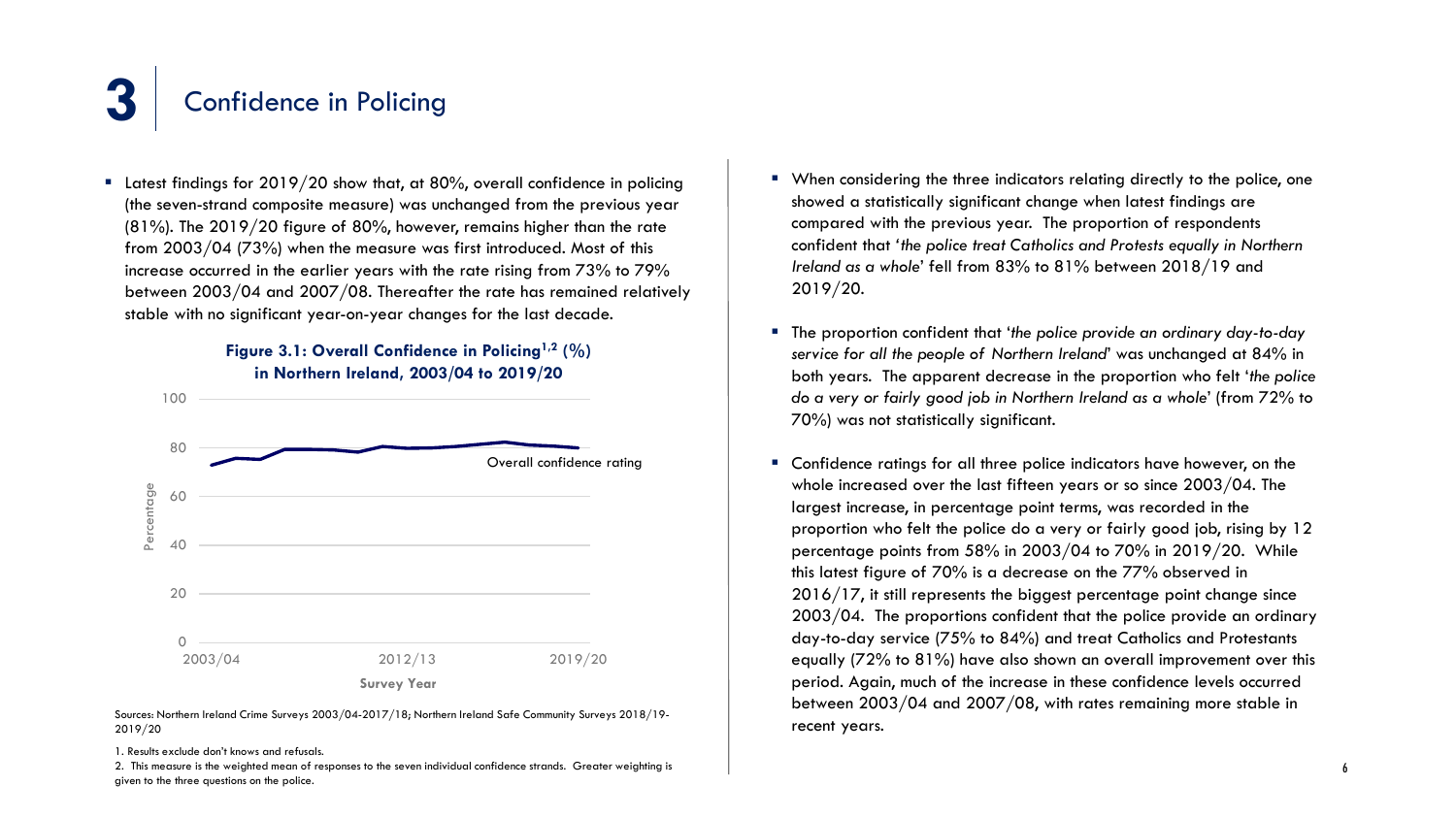- Findings for 2019/20 show one of the four indicators relating to police accountability arrangements showed a statistically significant change compared with last year, with the proportion who felt the Police Ombudsman helps ensure the police do a good job falling from 89% to 86%. Respondents in 2019/20 remained more positive in their perceptions of the Police Ombudsman than the Policing Board, particularly with regards to being independent of the police. The proportions of respondents who believed the Police Ombudsman was independent of the police (87%) and helped ensure the police do a good job (86%) were higher than the respective rates for the Policing Board (72% and 82% respectively).
- All four indicators may appear to show some year-to-year fluctuation, however few of these apparent changes were statistically significant.



**Figure 3.2: Confidence in the Police and Police Accountability Arrangements (%)1 in Northern Ireland, 2018/19 and 2019/20**

Sources: Northern Ireland Safe Community Surveys 2018/19-2019/20

1. Results exclude don't knows and refusals.

- 2. This measure is the weighted mean of responses to the seven individual confidence strands. Greater weighting is given to the three questions on the police.
- 3. '\*\*' denotes statistically significant change at the 5% level (p<0.05) between 2018/19 and 2019/20.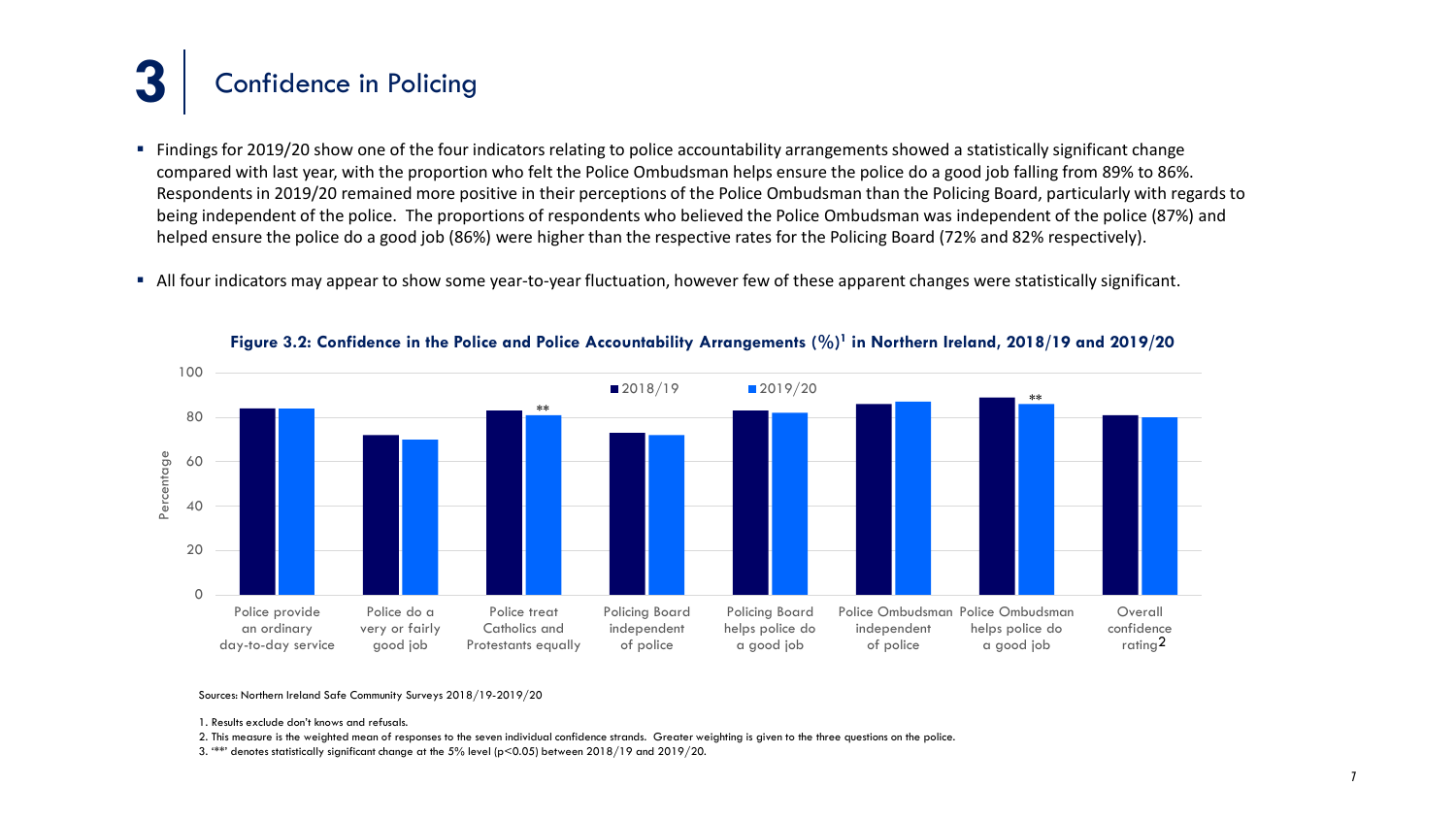

### **3.2 Ratings and perceptions of the local police**

In addition to policing in Northern Ireland as a whole, the survey has measured perceptions of the local police since 2007/08, both in general terms as well as in specific aspects of their work.

Developed specifically to gauge confidence in the unique police and police accountability arrangements across Northern Ireland, results in Sections 3.1 (Table 1) cannot be compared with other jurisdictions. However, Table 2 in Appendix 1 compares perceptions of police performance in the local area in Northern Ireland and England and Wales, based on the question 'Taking everything into account, how good a job do you think the police in this area are doing?'.

It should be noted that this question and its response options differ from those covered by the similar question in the previous section 'Do you think the police do a good job or a poor job in Northern Ireland as a whole?' (Section 3.1; Table 1). The focus in this section is on the local rather than on the regional area. It is also possible that, in terms of the local police question, some respondents may have interpreted the middle option ('a fair job') as a positive or satisfactory response, while viewing the 'neither a good nor a poor job' middle option within the previous composite measure question as a neutral response. This may partially explain the lower confidence ratings produced by the question on the local police.

- **Just under half (49%) of 2019/20 respondents rated their local police as doing an** '*excellent or good job*', a statistically significant decrease from 53% the previous year. In contrast, the proportion rating their performance as '*poor*' or '*very poor'* showed a significant increase from 11% to 13% over the same period. The apparent increase in the proportion who believe their local police do '*a fair job*' (from 35% to 38%) was not statistically significant.
- While latest findings indicate a decrease in the proportion who rated local police performance as excellent or good, the proportion on the whole has shown an upward trend with the 2019/20 figure of 49% representing an overall increase when compared with 2007/08 (41%). Consequently, the proportions who felt the police do a fair or poor/very poor job were lower than those observed over a decade ago.

### **Figure 3.3: Ratings of local police performance (%)1 in Northern Ireland, 2007/08, 2018/19 and 2019/20**



Sources: Northern Ireland Crime Survey 2007/08; Northern Ireland Safe Community Surveys 2018/19-2019/20 1. Results exclude don't knows and refusals.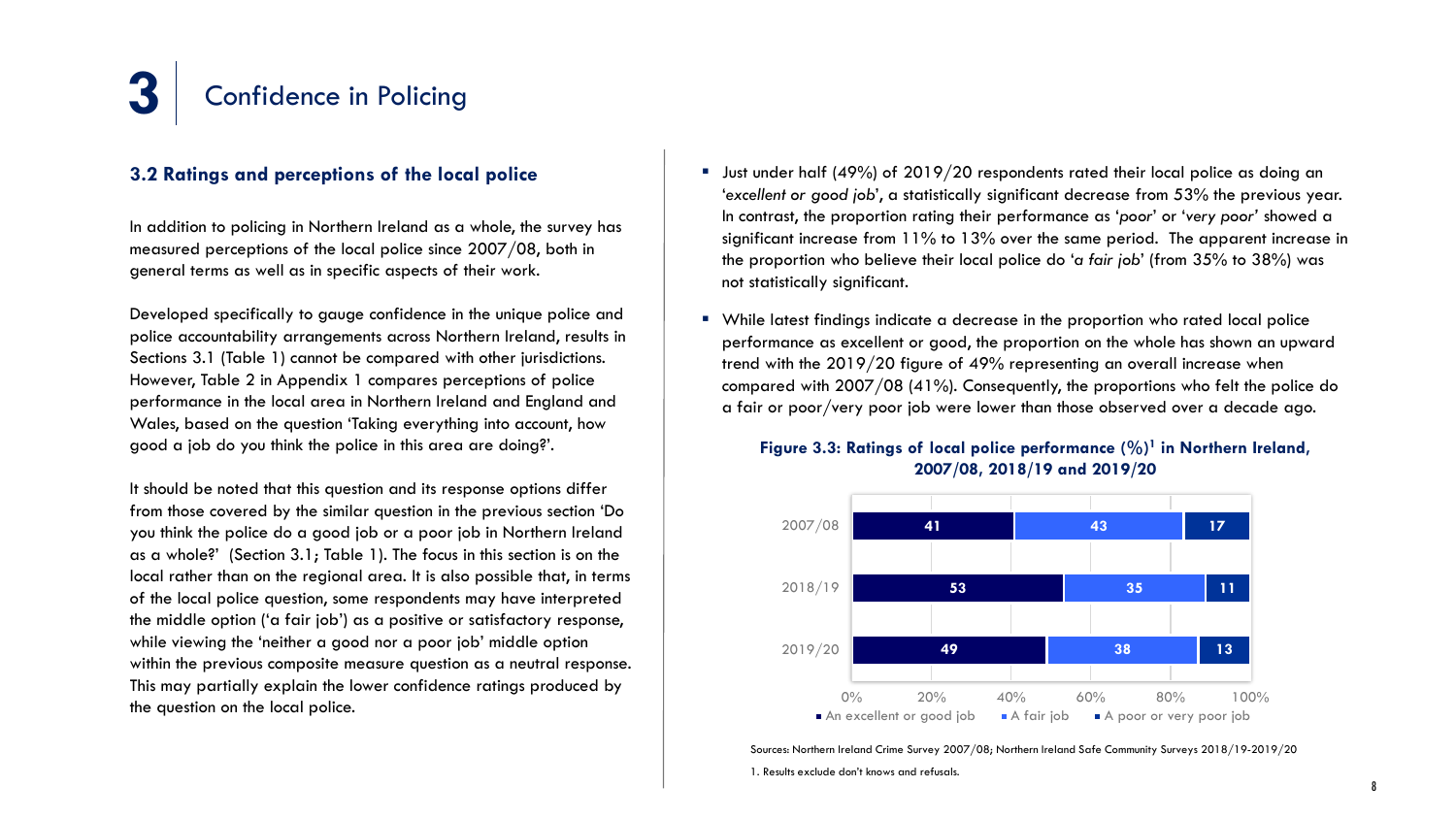- At 55%, 2019/20 respondents in England and Wales were more likely than their Northern Ireland counterparts (49%) to rate their local police as doing an excellent or good job with a lower proportion of CSEW participants rating their performance as fair (33%, CSEW and 38%, NISCS). Similar proportions felt their local police were doing a poor/very poor job (12% and 13% respectively).
- While the proportion of respondents rating local police performance as excellent or good has been higher in England and Wales than in Northern Ireland across previous sweeps of the survey, the gap has narrowed over the last two years with the latest difference of six percentage points comparing with, for example, 2009/10 when the difference in the survey estimates was 16 percentage points (56%, CSEW v 40%, NISCS).

### **Figure 3.4: Ratings of local police performance (%)1 in Northern Ireland and England and Wales, 2019/20**



Sources: Northern Ireland Safe Community Survey 2019/20; Crime Survey for England and Wales 2019/20 1. Results exclude don't knows and refusals.

Table 3, Appendix 1 contains the proportions of NISCS respondents who claimed they 'strongly agree' or 'tend to agree' with seven statements concerning the local police. The first six of these (a to f, below) are 'funnel-type' questions, designed to help generate a more considered response to the seventh, overall confidence measure. The statements are, the local police:

- a. can be relied on to be there when you need them;
- b. would treat you with respect if you had contact with them for any reason;
- c. treat everyone fairly regardless of who they are;
- d. are dealing with the things that matter to this community;
- e. help keep this area safe;
- f. have a visible presence in this area; and
- g. taking everything into account, I have confidence in the police in this area.

The alternative response options were: 'neither agree nor disagree', 'tend to disagree' and 'strongly disagree'. Although this presented a neutral option, the emphasis here on specific aspects of local police activity may have contributed to some confidence ratings being lower than those indicators comprising the seven-strand composite measure, which concern general police performance and behaviour at the Northern Ireland level.

Following the review of the survey in 2017/18, statements e and f above were included for the first time in 2018/19, replacing the two indicators (the local police) 'can be relied on to deal with minor crimes' and 'understand the issues that affect this community'. Therefore any general comparison for these new statements will only be made between the latest findings, 2019/20, and the previous year, 2018/19. Comparable CSEW figures are included in the table, where available.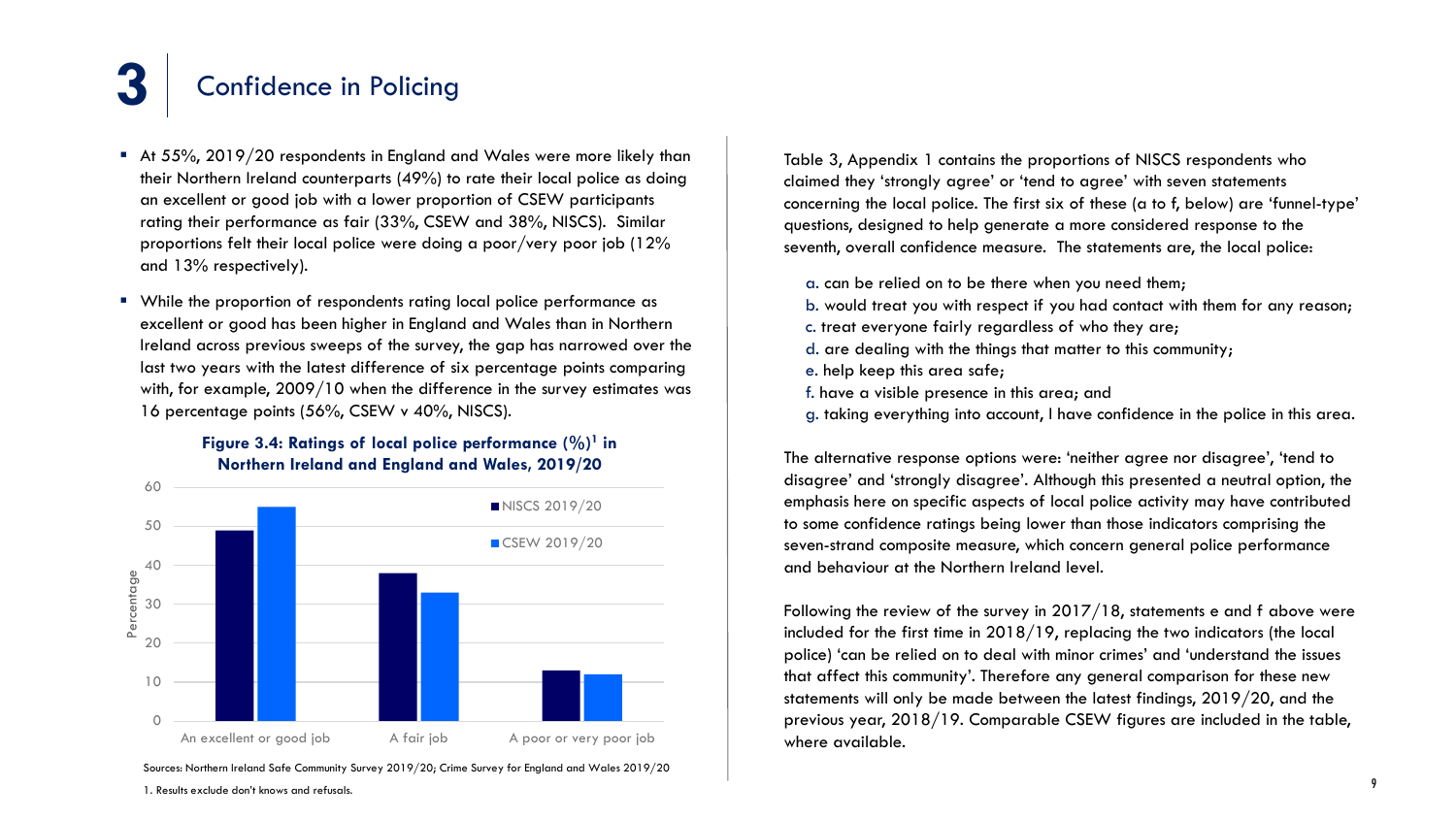- At 62%, the proportion of 2019/20 respondents who expressed overall confidence in their local police showed a statistically significant decrease from the previous year (65%). The proportion had been on a general upward trend, increasing from 60% in 2007/08 to 71% in 2016/17, mainly due to a combination of non-significant increases in some years, however it has since fallen again to 62% in 2019/20.
- In terms of the six individual statements relating to the local police, results suggest that respondents were again much less likely to agree that the local police '*have a visible presence in this area*' (27%); the proportions agreeing with each of the five remaining statements were at least double this rate.
- One of the six statements showed a statistically significant change when compared with last year. The proportion agreeing that the local police would '*treat everyone fairly regardless of who they are*' fell from 68% to 66% between 2018/19 and 2019/20. The five remaining indicators were on a par with the previous year.
- **Three of the four indicators included from 2007/08 have shown an improvement** overall. The proportions agreeing that the local police '*can be relied on to be there when you need them'*, '*would treat you with respect if you had contact with them'* and '*are dealing with the things that matter',* have, on the whole, increased since they were first introduced. The largest increase (in percentage point terms) occurred in the proportion agreeing that the local police are dealing with the things that matter to the community, rising from 42% in 2007/08 to 54% in 2019/20.
- CSEW 2019/20 respondents (74%) were again more likely than NISCS participants (62%) to express overall confidence in their local police; results for the four individual statements were more closely aligned. As in previous sweeps, respondents in both jurisdictions were most likely to agree with the statement (the local police) '*would treat you with respect if you had contact with them*' (86%, NISCS and 87%, CSEW).

### **Figure 3.5: Confidence in the local police (%) in Northern Ireland and England and Wales, 2019/201,2**



Sources: Northern Ireland Safe Community Survey 2019/20; Crime Survey for England and Wales 2019/20

1. Results exclude don't knows and refusals.

2. Includes statements for which comparable data are available only.

### **Summary: Confidence in Policing**

Unchanged from last year (81%, 2018/19 and 80%, 2019/20), the level of public confidence in the police and police accountability arrangements (sevenstrand composite measure) has remained stable for the last decade or so but has shown an overall increase when compared with 2003/04 (73%). At 62%, overall confidence in the local police has, however, shown a statistically significant decrease from last year, down from 65%. Overall confidence in the local police had generally been on an upward trend between 2007/08 and 2016/17, from 60% to 71%, but has since fallen to 62% in 2019/20.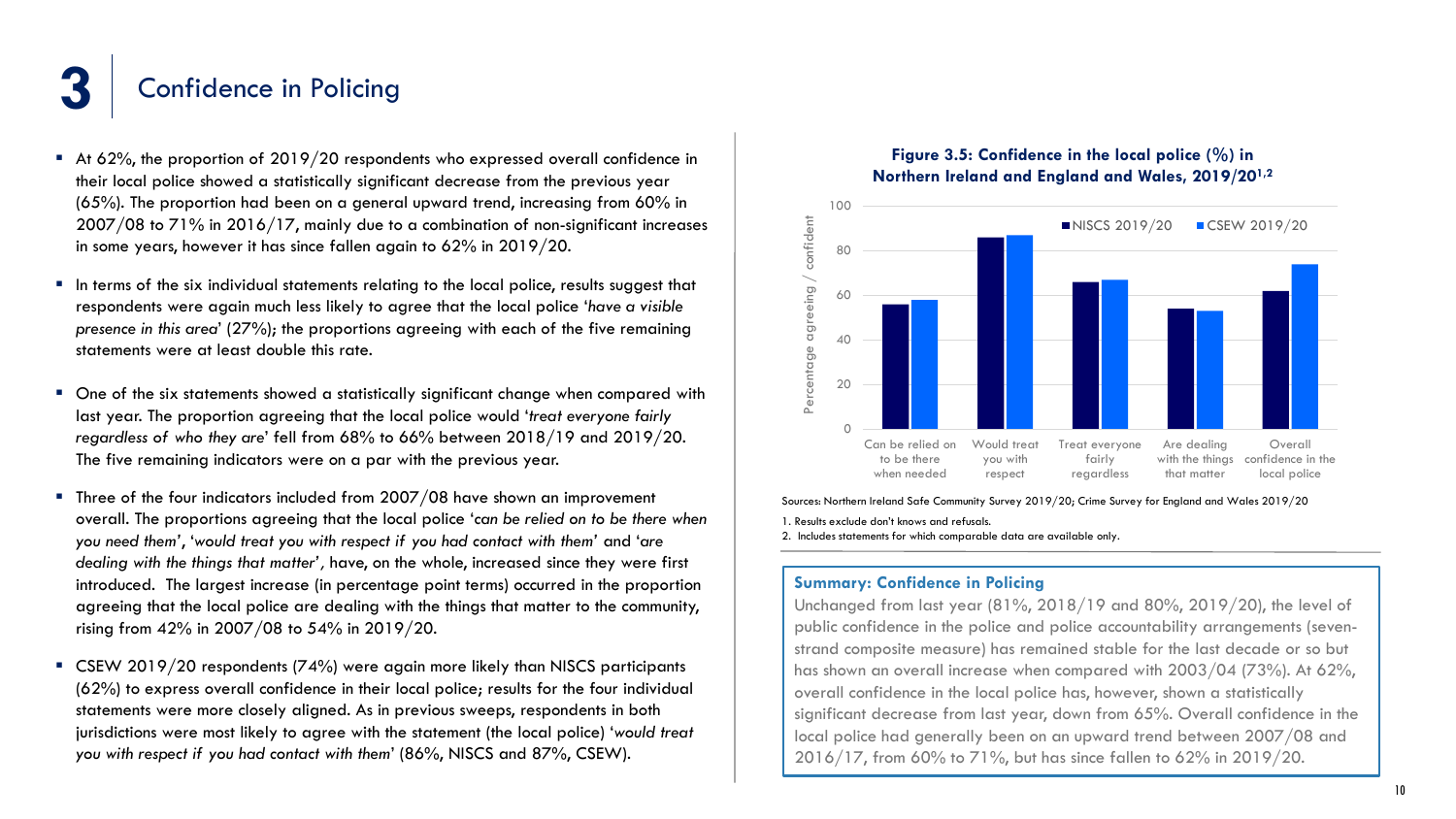

### **4.1 Confidence in community engagement by the local police and partnership agencies in Northern Ireland and England and Wales**

Since October 2007, the NISCS has measured levels of public confidence in the local police and other agencies working in partnership on anti-social behaviour (ASB) and crime issues. Focus is on the proportion of respondents who 'strongly agree' or 'tend to agree' that the local police and other agencies:

- a. seek people's views about the ASB and crime issues that matter in this area; and
- b. are dealing with the ASB and crime issues that matter in this area.

The alternative response options for these questions are: 'neither agree nor disagree'; 'tend to disagree'; and 'strongly disagree'. Within Northern Ireland, results of these two questions have been combined to form a single engagement composite measure ('Overall confidence in engagement'), which are presented in Table 4, Appendix 1.

CSEW has not included the 'seeking views' question for a number of years; the equivalent 'dealing with' figure is included in the respective table. Reflecting variations in the local government and partnership arrangements in the two jurisdictions, the 'dealing with' question differs slightly between the two surveys. The NISCS question refers specifically to 'the police and other agencies, including PCSPs and district councils', while the CSEW refers to 'the police and local councils', although they are still regarded as comparable.

- Following decreases between 2017/18 and 2018/19, findings from 2019/20 indicate that the proportions of respondents who agreed the local police and other agencies '*seek people's views about the ASB and crime issues that matter*' (31%) and are *'dealing with*' these issues (37%) remained unchanged from the previous year. Consequently, overall confidence in engagement (composite measure) was also unchanged (36% and 34%) over this period.
- The proportion agreeing that views are sought has shown the most change since the questions were introduced, reducing by 15 percentage points overall between 2007/08 and 2019/20. The rate had fallen from 46% in 2007/08 to 38% in 2010/11, remained relatively stable in the subsequent years to 2017/18 (38%) but thereafter fell further to 31% by 2019/20.



### **Figure 4.1: Confidence in engagement (%)1 in Northern Ireland, 2007/08 to 2019/20**

Sources: Northern Ireland Crime Surveys 2007/08-2017/18; Northern Ireland Safe Community Surveys 2018/19- 2019/20 1. Results exclude don't knows and refusals.

 Results suggest that, at 37%, respondents in Northern Ireland were less likely than those in England and Wales (52%) to agree the police and other agencies are dealing with the ASB and crime issues that matter.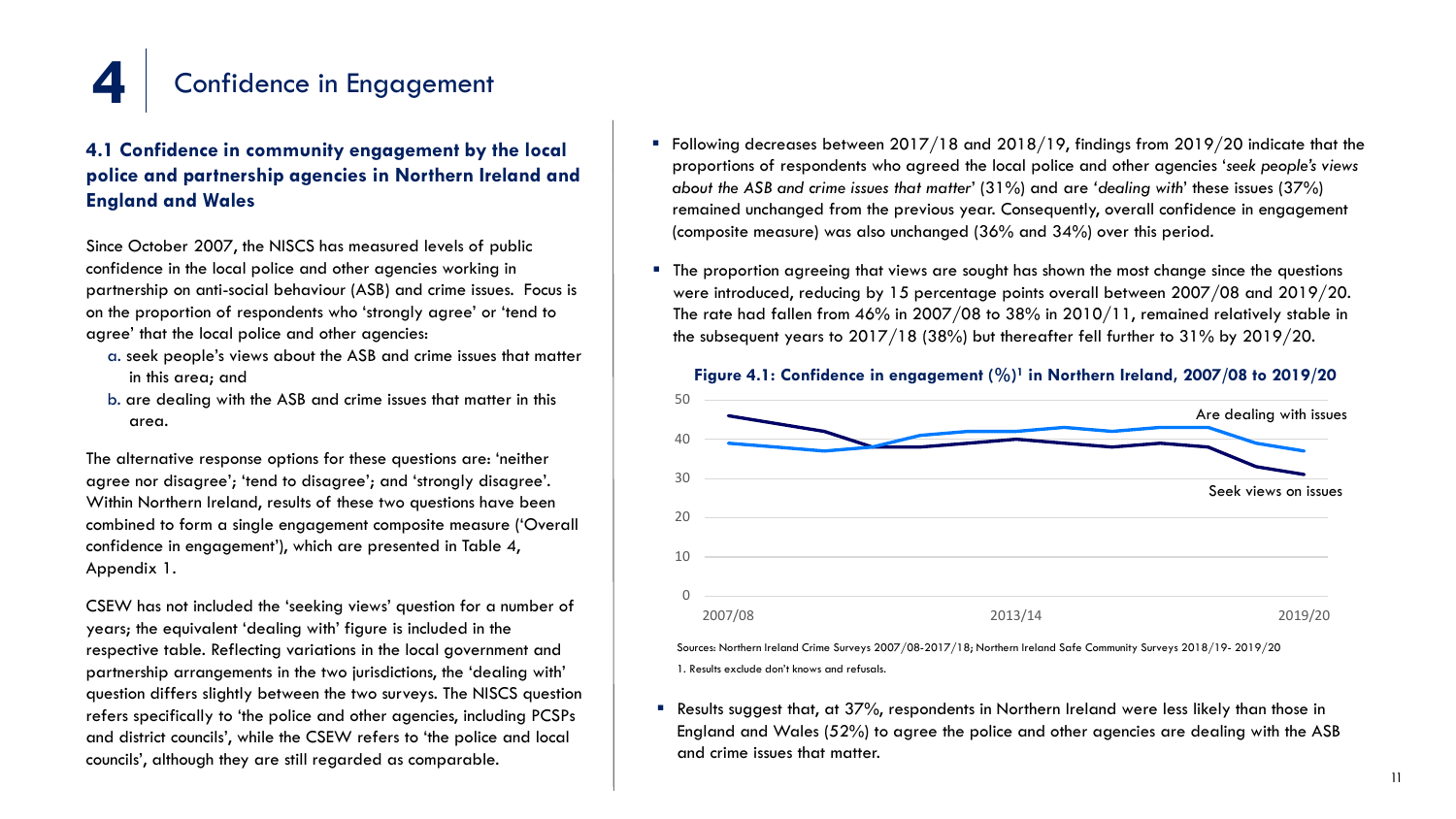Since October 2007, the survey has measured public confidence in both the fairness and effectiveness of the criminal justice system (CJS).

### **5.1 Confidence in the fairness of the criminal justice system in Northern Ireland**

NISCS respondents were asked to what extent they agree or disagree with the following statements concerning the fairness with which the CJS responds to a variety of people in different circumstances:

- a. gives witnesses and victims the support they need;
- b. treats those accused of crime as innocent until proven guilty;
- c. takes into account the views of witnesses and victims;
- d. when sentencing, takes into account the circumstances surrounding the crime;
- e. is too soft on those accused of committing a crime;
- f. achieves the correct balance between the rights of offenders and victims; and
- g. discriminates against particular groups or individuals.

These 'funnel-type' questions are immediately followed by an overall fairness in the CJS question.

Table 5 in Appendix 1 shows the proportions of NISCS 2019/20 respondents who stated that they 'strongly agree' or 'tend to agree' with the above statements (a to g). The alternative response options were: 'neither agree nor disagree'; 'tend to disagree'; and 'strongly disagree'. It should be emphasised that two of the above statements (e and g) relate to what would be negative outcomes: 'too soft on those accused of committing a crime'; and 'discriminates against particular groups or individuals'. With regards to England and Wales, the equivalent figure for overall fairness in the CJS is included in Table 5 also. The individual statements, a to g above, were not included in the 2019/20 CSEW.

- Findings suggest that the proportion of 2019/20 respondents who thought the CJS as a whole is fair (57%) was unchanged from the previous year (60%). The apparent decrease in the rate is not statistically significant. The overall fairness rating in Northern Ireland has remained relatively stable over the last decade or so.
- Similarly, latest findings indicate that none of the individual statements relating to the fairness of the CJS showed a significant change from last year.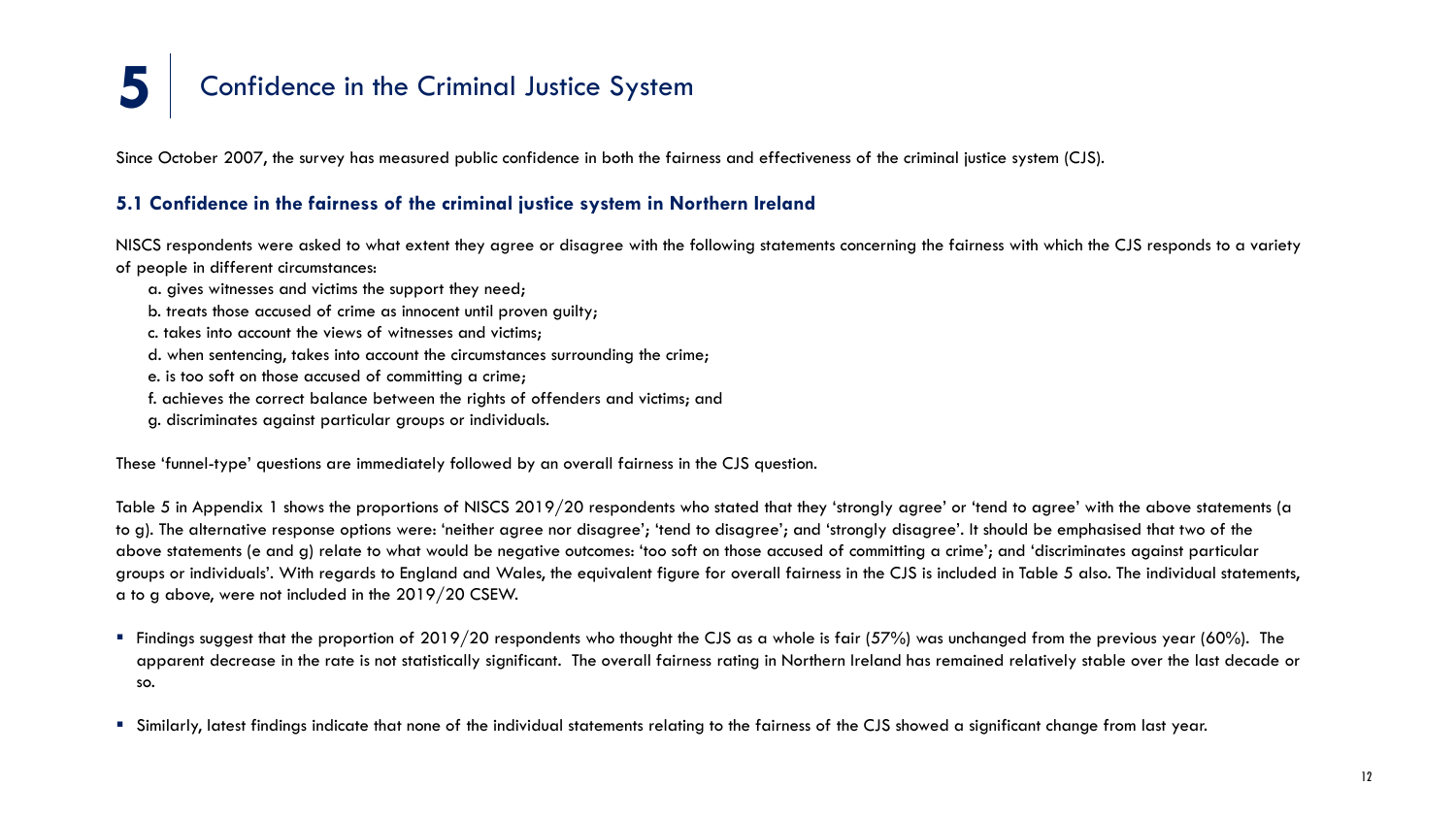- When considering the longer-term trends, there have been few changes from year to year and no consistent pattern in the findings for the seven individual fairness statements. However, when latest results are compared directly with those from 2007/08, six of the seven have shown a change overall (see table below). The most notable change occurred in the proportion agreeing that the criminal justice system '*treats those accused of crime as innocent until proven guilty*', which has decreased by 17 percentage points. The proportion increased initially from 70% in 2007/08 to 73% in 2008/09, but since then has generally been on a downward trend, falling overall to 53% in 2018/19 with the same proportion observed in 2019/20. This reduction from 73% in 2008/09 was primarily a result of two statistically significant decreases; a fall from 73% to 68% between 2008/09 and 2009/10 and a more recent reduction, from 61% to 53%, between 2017/18 and 2018/19.
- At 60%, a higher proportion of CSEW 2019/20 respondents agreed that the CJS as a whole was fair compared with 57% of NISCS respondents.

| $%$ saying strongly agree / tend to agree that the criminal justice system | 07/08 | 19/20 | Change<br>07/08 to $19/20^3$ | 18/19 | 19/20 | Change<br>18/19 to $19/20^3$ |
|----------------------------------------------------------------------------|-------|-------|------------------------------|-------|-------|------------------------------|
| <b>Overall fairness rating</b>                                             |       | 57    |                              | 60    | 57    | $\leftrightarrow$            |
| Gives witnesses and victims the support they need                          | 37    | 33    | $***$                        | 35    | 33    | $\leftrightarrow$            |
| Treats those accused of crime as innocent until proven guilty              | 70    | 53    | $***$                        | 53    | 53    | $\leftrightarrow$            |
| Takes into account the views of witnesses and victims                      | 55    | 50    | $***$                        | 52    | 50    | $\leftrightarrow$            |
| When sentencing takes into account the circumstances surrounding the crime | 52    | 48    | $***$                        | 48    | 48    | $\leftrightarrow$            |
| Is too soft on those accused of committing a crime                         | 76    | 66    | $**$                         | 66    | 66    | $\leftrightarrow$            |
| Achieves the correct balance between the rights of offenders and victims   | 23    | 25    |                              | 26    | 25    | $\leftrightarrow$            |
| Discriminates against particular groups or individuals                     | 22    | 25    | ***                          | 26    | 25    | $\leftrightarrow$            |

#### **Confidence in the overall fairness of the Criminal Justice System (%) in Northern Ireland, 2007/08, 2018/19 and 2019/201,2**

Sources: Northern Ireland Crime Survey 2007/08; Northern Ireland Safe Community Surveys 2018/19-2019/20

- 2. Data for 2010/11 onwards are available in Table 5 in the Tabular Annex (Appendix 1); data for all years since 2007/08 are available in Table 5 in the accompanying Excel and ODS workbooks.
- 3. '\*\*' denotes statistically significant change (increase  $\uparrow$ ; decrease  $\downarrow$ ) or no change ( $\leftrightarrow$ ) at the 5% level (p<0.05).

<sup>1.</sup> Results exclude don't knows and refusals.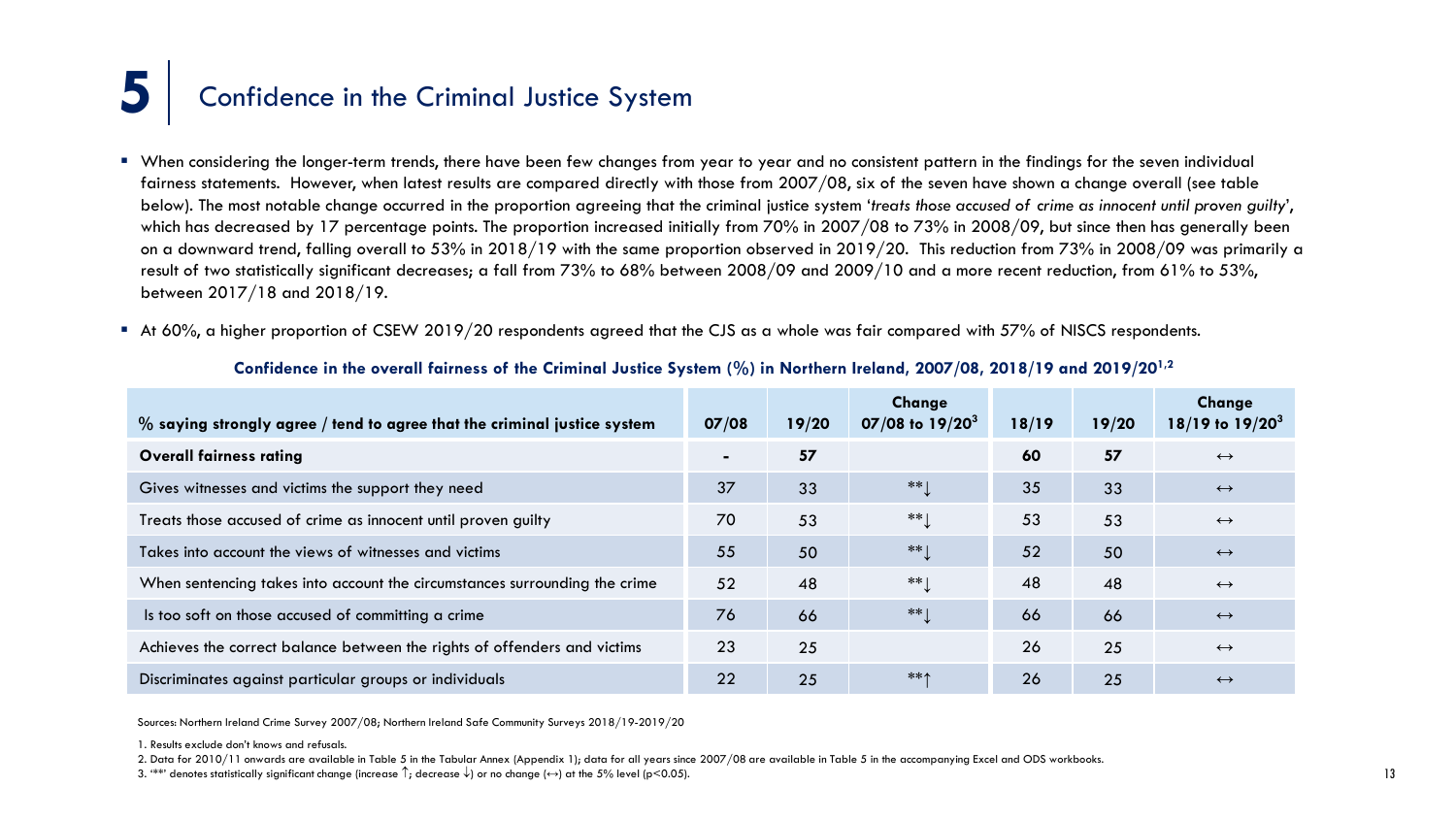### **5.2 Confidence in the effectiveness of the criminal justice system in Northern Ireland**

NISCS respondents were also asked for their views on the effectiveness of the organisations that make up the CJS in achieving particular outcomes, as well as how they feel about the overall effectiveness of the CJS as a whole. Respondents were asked the following seven 'funnel-type' questions, which ask how confident they are that the:

a. police are effective at catching criminals;

b. Public Prosecution Service (PPS) is effective at prosecuting people accused of crime;

c. courts are effective at dealing with cases promptly; d. courts are effective at giving punishments which fit the crime;

e. prisons are effective at punishing convicted offenders;

f. prisons are effective at rehabilitating convicted offenders; and

g. probation service is effective at preventing criminals from reoffending.

Table 6 in Appendix 1 contains the proportions of respondents who stated that they are 'very' or 'fairly' confident in the effectiveness of the CJS organisations in achieving the seven desired outcomes above as well as in the effectiveness of the CJS as a whole. The alternative response options were 'not very confident' and 'not at all confident'. Equivalent figures for England and Wales are available for the overall confidence in the effectiveness of the CJS as well as statements b to d above.

- Latest findings show two-fifths (40%) of respondents were confident that the CJS as a whole is effective, a statistically significant decrease from 45% in 2018/19. The proportion confident that the CJS is effective had on the whole been on the increase, rising by eight percentage points from 37% in 2007/08, when the question was first introduced, to the 45% observed in 2018/19.
- Continuing the pattern through previous sweeps of the survey, 2019/20 findings show that respondents were again more likely to think the CJS as a whole is fair (57%) than effective (40%). The improvement in the effectiveness rating between 2007/08 and 2018/19 had lessened the gap between the two over the last decade from 22 percentage points in 2008/09 to 14 percentage points in 2018/19. This most recent decrease in the overall effectiveness measure however has resulted in the difference widening again to almost 18 percentage points.

### **Figure 5.1: Confidence in the overall fairness and effectiveness of the Criminal Justice System (%)1 in Northern Ireland, 2007/08 to 2019/20**



 Over half (52%) of CSEW 2019/20 respondents expressed confidence in the overall effectiveness of the CJS compared with two-fifths (40%) of NISCS participants.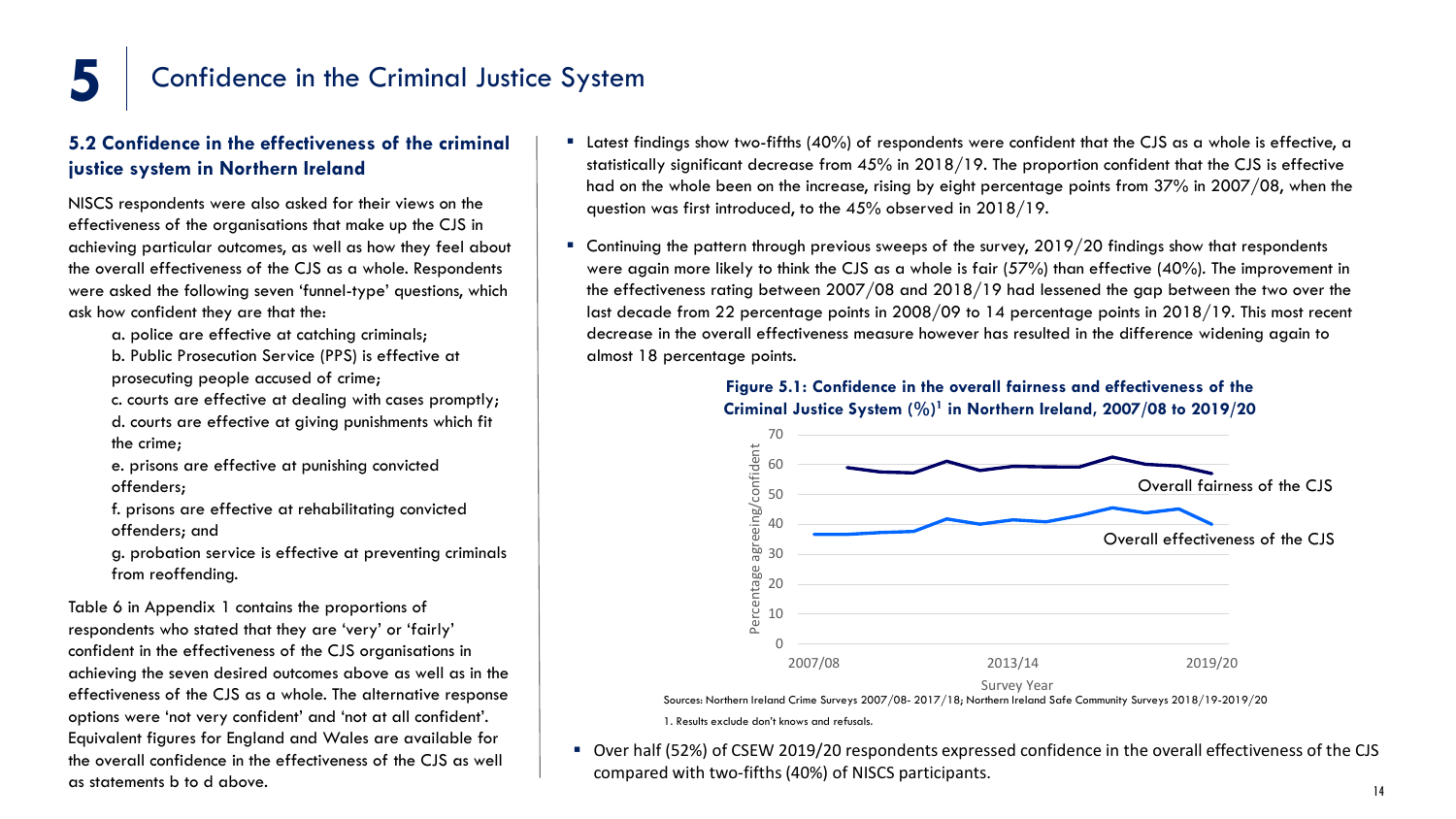- When considering the specific questions relating to the effectiveness of the various CJS organisations, a statistically significant decrease occurred in all seven statements over the last year. The proportion confident '*prisons are effective at punishing convicted offenders*' has shown one of the largest decreases this year, in percentage point terms, falling from 43% in 2018/19 to 37% in 2019/20. This decrease followed a statistically significant increase the previous year from 38% in 2017/18 to the 43% observed in 2018/19.
- Most of the seven indicators had, on the whole, been showing an improvement over the years until these latest decreases occurred. When 2019/20 findings are compared with 2007/08, results suggest that two still showed an overall increase from when the questions were first introduced. The proportions confident that *'the police are effective at catching criminals*' and '*the courts are effective at giving punishments which fit the crime*' have risen from 46% to 56% and 21% to 29% respectively.
- **In each year from 2007/08 the courts have been perceived as being more effective at dealing with cases promptly than at giving punishments which fit the crime (38%** and 29% respectively in 2019/20). Similarly, respondents have tended to consider prisons as being more effective at 'punishing' than 'rehabilitating' convicted offenders (37% and 25% respectively).

| $\%$ saying very / fairly confident that                                           | 07/08 | 19/20 | Change<br>07/08 to $19/20^3$ | 18/19 | 19/20 | Change<br>18/19 to $19/20^3$ |
|------------------------------------------------------------------------------------|-------|-------|------------------------------|-------|-------|------------------------------|
| <b>Overall effectiveness rating</b>                                                | 37    | 40    | $\leftrightarrow$            | 45    | 40    | $**$ $\downarrow$            |
| The police are effective at catching criminals                                     | 46    | 56    | ***                          | 61    | 56    | $**1$                        |
| The Public Prosecution Service is effective at prosecuting people accused of crime | 50    | 52    | $\leftrightarrow$            | 57    | 52    | $**$                         |
| The courts are effective at dealing with cases promptly                            | 39    | 38    | $\leftrightarrow$            | 42    | 38    | $**$                         |
| The courts are effective at giving punishments which fit the crime                 | 21    | 29    | ***                          | 32    | 29    | $**$ $\downarrow$            |
| The prisons are effective at punishing convicted offenders                         | 36    | 37    | $\leftrightarrow$            | 43    | 37    | $**1$                        |
| The prisons are effective at rehabilitating convicted offenders                    | 30    | 25    | $***$                        | 30    | 25    | $**$ $\downarrow$            |
| The probation service is effective at preventing criminals from reoffending        | 27    | 28    | $\leftrightarrow$            | 31    | 28    | $**$                         |

### **Confidence in the effectiveness of the Criminal Justice System (%) in Northern Ireland, 2007/08, 2018/19 and 2019/201,2**

Sources: Northern Ireland Crime Survey 2007/08; Northern Ireland Safe Community Surveys 2018/19-2019/20

1. Results exclude don't knows and refusals. 15

2. Data for 2010/11 onwards are available in Table 5 in the Tabular Annex (Appendix 1); data for all years since 2007/08 are available in Table 5 in the accompanying Excel and ODS workbooks.

3. '\*\*' denotes statistically significant change (increase,; decrease) or no change ( $\leftrightarrow$ ) at the 5% level (p<0.05).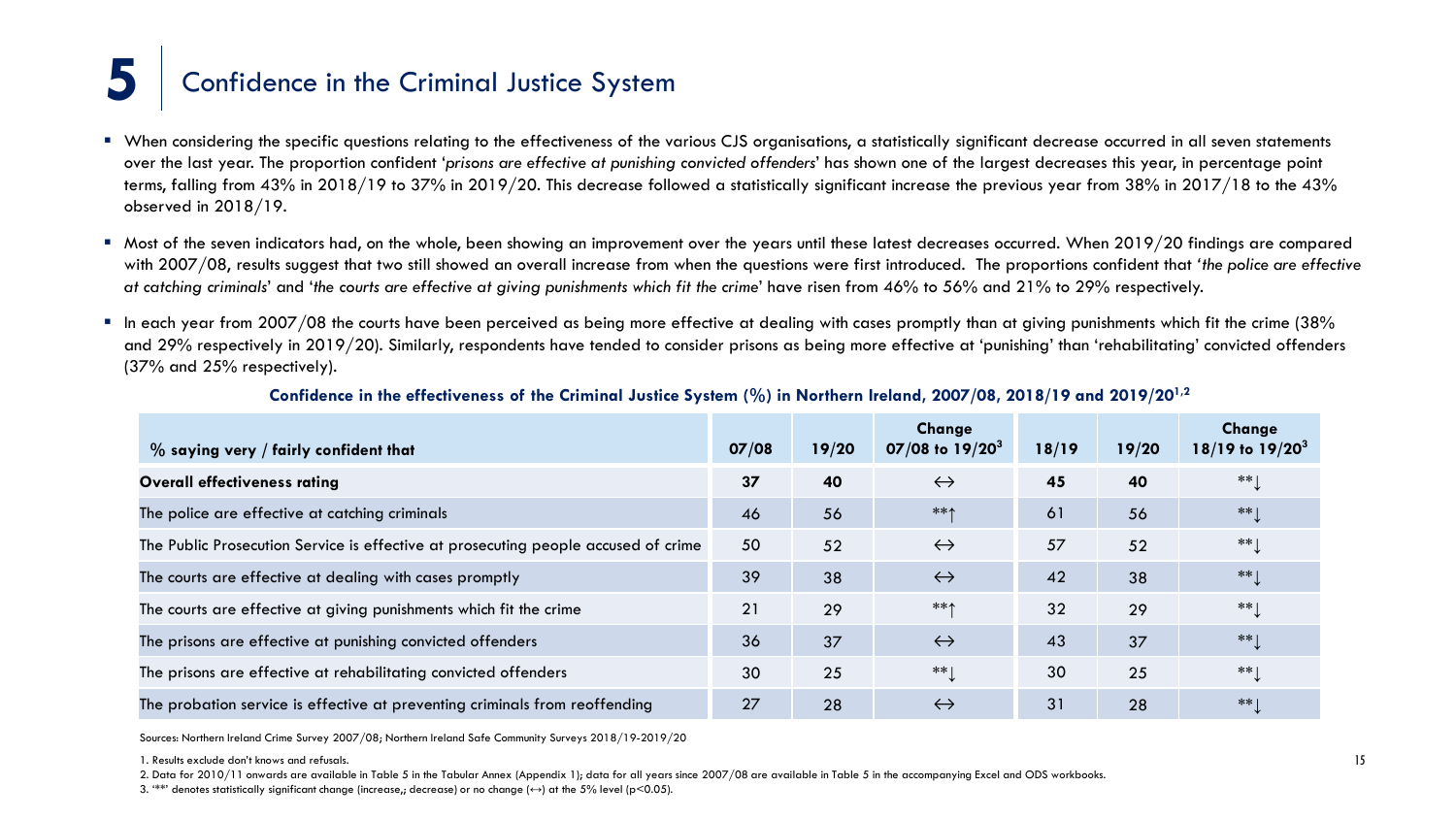### **5.3 Increasing confidence in the criminal justice system**

The survey asked respondents what, in their opinion, would be the most and second most important things the CJS could do to improve its public confidence rating, figures for which are presented in Table 7, Appendix 1.

- As has been the case in previous sweeps, respondents in 2019/20 were most likely to cite 'tougher sentences' (29%) as one of the two most important things the CJS could do to improve its public confidence rating. Other prominent views included 'tackle ASB and minor crime' (23%) and (provide) 'a more visible policing presence' (19%).
- **Respondents were less likely to say that an increase in** their level of confidence in the CJS may be brought about if it were to: (introduce) 'more appropriate sentencing for young people' or 'reduce worry about crime' (both 4%).

### **Figure 5.2: Perceptions of how the Criminal Justice System could increase its confidence rating (%)1 in Northern Ireland, 2019/20**



### **Summary: Confidence in the Criminal Justice System**

Latest findings show respondents continue to be more likely to say the CJS as a whole is fair (57%) than effective (40%). While the proportion confident that the CJS as a whole is fair remained on a par with last year (60%), the proportion confident the CJS is effective showed a statistically significant decrease, falling from 45% to 40%. In terms of the individual questions regarding the effectiveness of the various CJS organisations, all seven showed a statistically significant decrease in their confidence ratings between  $2018/19$  and  $2019/20$ .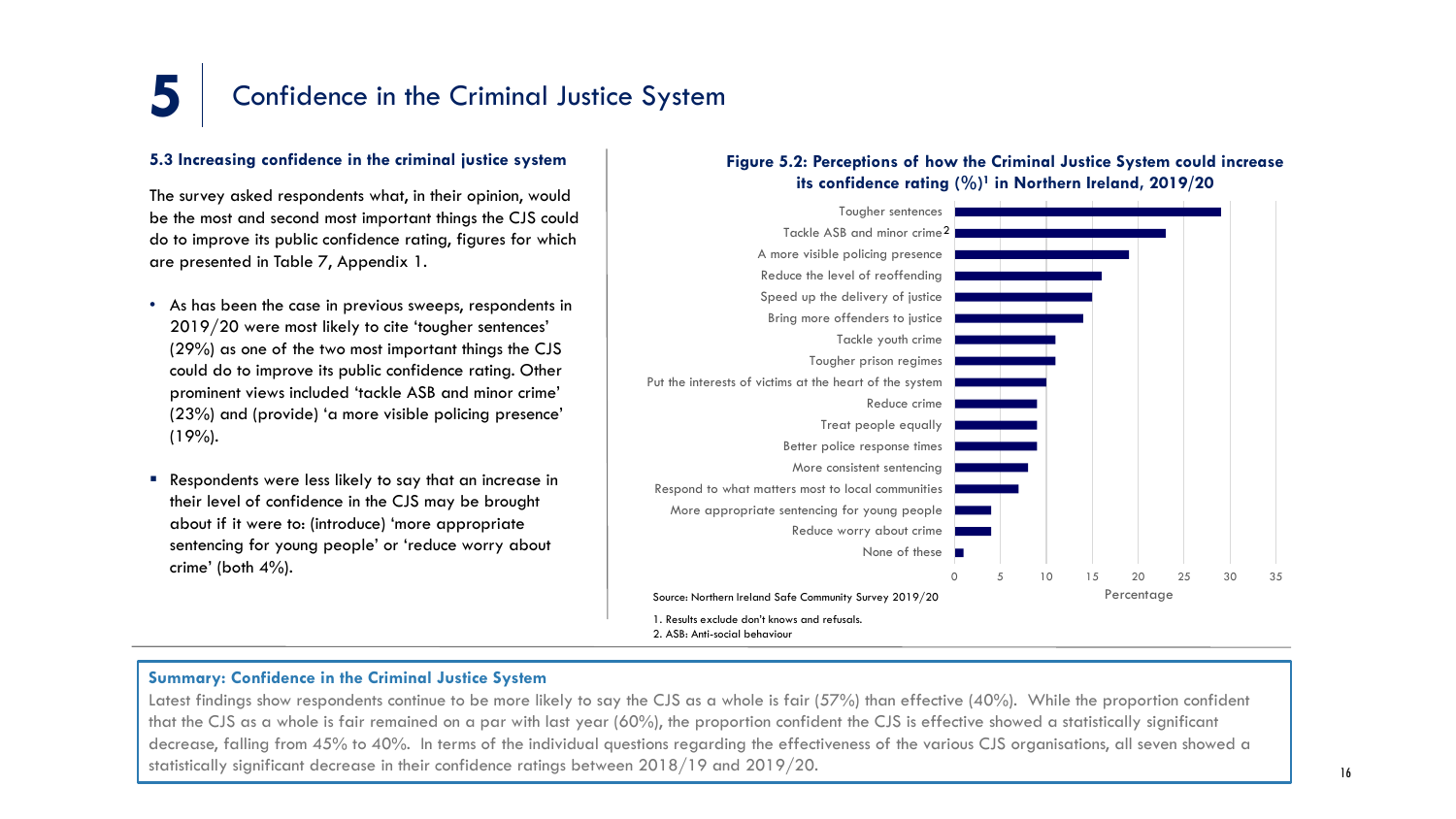### **Appendix 1: Tabular Annex**

### **Table 1: Confidence in the police and police accountability arrangements (%) in Northern Ireland1**

| % saying                                                                      | 2010/11 | 2011/12 | 2012/13 | 2013/14 | 2014/15 | 2015/16 | 2016/17 | 2017/18 | 2018/19 | 2019/20 | Statistically<br>significant change,<br>2018/19 to 2019/20? <sup>2</sup> |
|-------------------------------------------------------------------------------|---------|---------|---------|---------|---------|---------|---------|---------|---------|---------|--------------------------------------------------------------------------|
| Overall confidence rating <sup>3</sup>                                        | 78      | 81      | 80      | 80      | 81      | 81      | 82      | 81      | 81      | 80      |                                                                          |
| The police provide an ordinary day-to-day service for<br>all the people of NI | 81      | 85      | 85      | 86      | 85      | 86      | 86      | 86      | 84      | 84      |                                                                          |
| The police do a very or fairly good job in NI as a whole                      | 68      | 73      | 72      | 74      | 75      | 74      | 77      | 74      | 72      | 70      |                                                                          |
| The police treat Catholics and Protestants equally in NI<br>as a whole        | 80      | 83      | 81      | 78      | 82      | 81      | 83      | 83      | 83      | 81      | $** \downarrow$                                                          |
| The Policing Board is independent of the police                               | 74      | 74      | 73      | 74      | 70      | 73      | 73      | 72      | 73      | 72      |                                                                          |
| The Policing Board helps the police do a good job                             | 81      | 83      | 81      | 79      | 81      | 84      | 85      | 84      | 83      | 82      |                                                                          |
| The Police Ombudsman is independent of the police                             | 86      | 85      | 85      | 86      | 86      | 86      | 86      | 85      | 86      | 87      |                                                                          |
| The Police Ombudsman helps the police do a good job                           | 87      | 83      | 85      | 85      | 86      | 90      | 89      | 87      | 89      | 86      | $\ast\ast\bigarrow$                                                      |
| Unweighted base <sup>4</sup>                                                  | 4,047   | 4,041   | 4,021   | 3,575   | 2,062   | 1,960   | 1,860   | 1,568   | 3,401   | 3,695   |                                                                          |

1. Results exclude don't knows and refusals.

2. Statistical significance of change at the 5% level (two-tailed test) is indicated by a double asterisk (\*\*).

3. This measure is the weighted mean of the responses to the seven individual confidence strands in the table. Greater weighting is given to the three questions on the police.

4. Unweighted base refers to 'police provide an ordinary day-to-day service'. Bases for other police indicators will be similar but will be lower for Policing Board and Police Ombudsman indicators which are based on those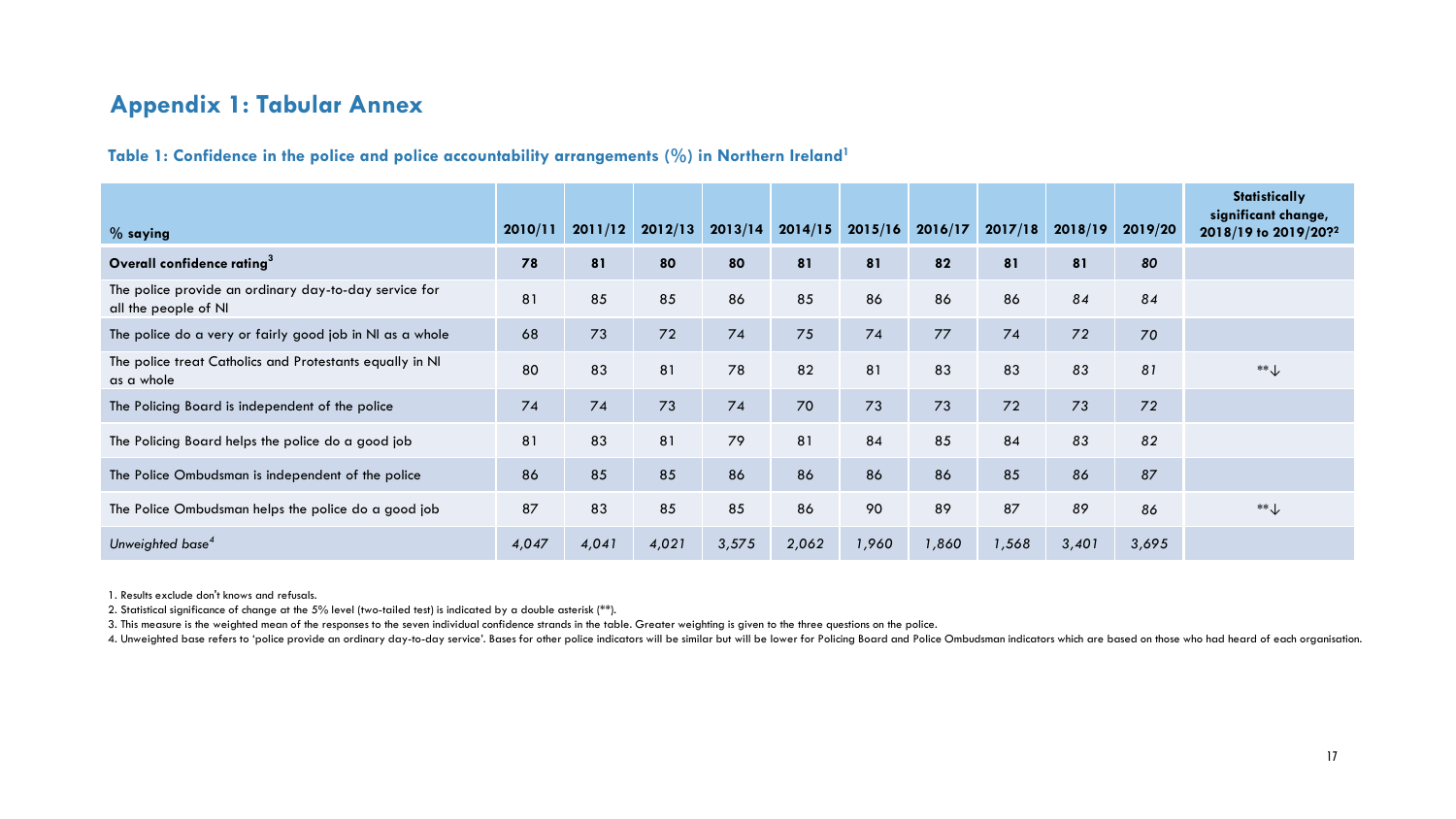### **Table 2: Perceptions of how good a job the local police are doing (%) in Northern Ireland and England and Wales1**

| $\%$ saying the local police are doing | 2010/11 | 2011/12 | 2012/13 | 2013/14 | 2014/15 | 2015/16 | 2016/17 | 2017/18 | 2018/19 | 2019/20 | <b>Statistically</b><br>significant change,<br>2018/19 to 2019/20? <sup>2</sup> | <b>CSEW</b><br>2019/20 |
|----------------------------------------|---------|---------|---------|---------|---------|---------|---------|---------|---------|---------|---------------------------------------------------------------------------------|------------------------|
| An excellent or good job               | 43      | 47      | 49      | 51      | 51      | 52      | 53      | 51      | 53      | 49      | $**$                                                                            | 55                     |
| A fair job                             | 40      | 39      | 38      | 36      | 37      | 36      | 36      | 36      | 35      | 38      |                                                                                 | 33                     |
| A poor or very poor job                | 17      | 14      | 13      | 13      | 12      | 13      | 11      | 13      | 11      | 13      | $***\Lambda$                                                                    | 12                     |
| Unweighted base                        | 3,952   | 3,970   | 3,961   | 3,513   | 2,037   | 927, ا  | 1,828   | 1,554   | 3,362   | 3,644   |                                                                                 | 31,791                 |

1. Results exclude don't knows and refusals.

2. Statistical significance of change at the 5% level (two-tailed test) is indicated by a double asterisk (\*\*).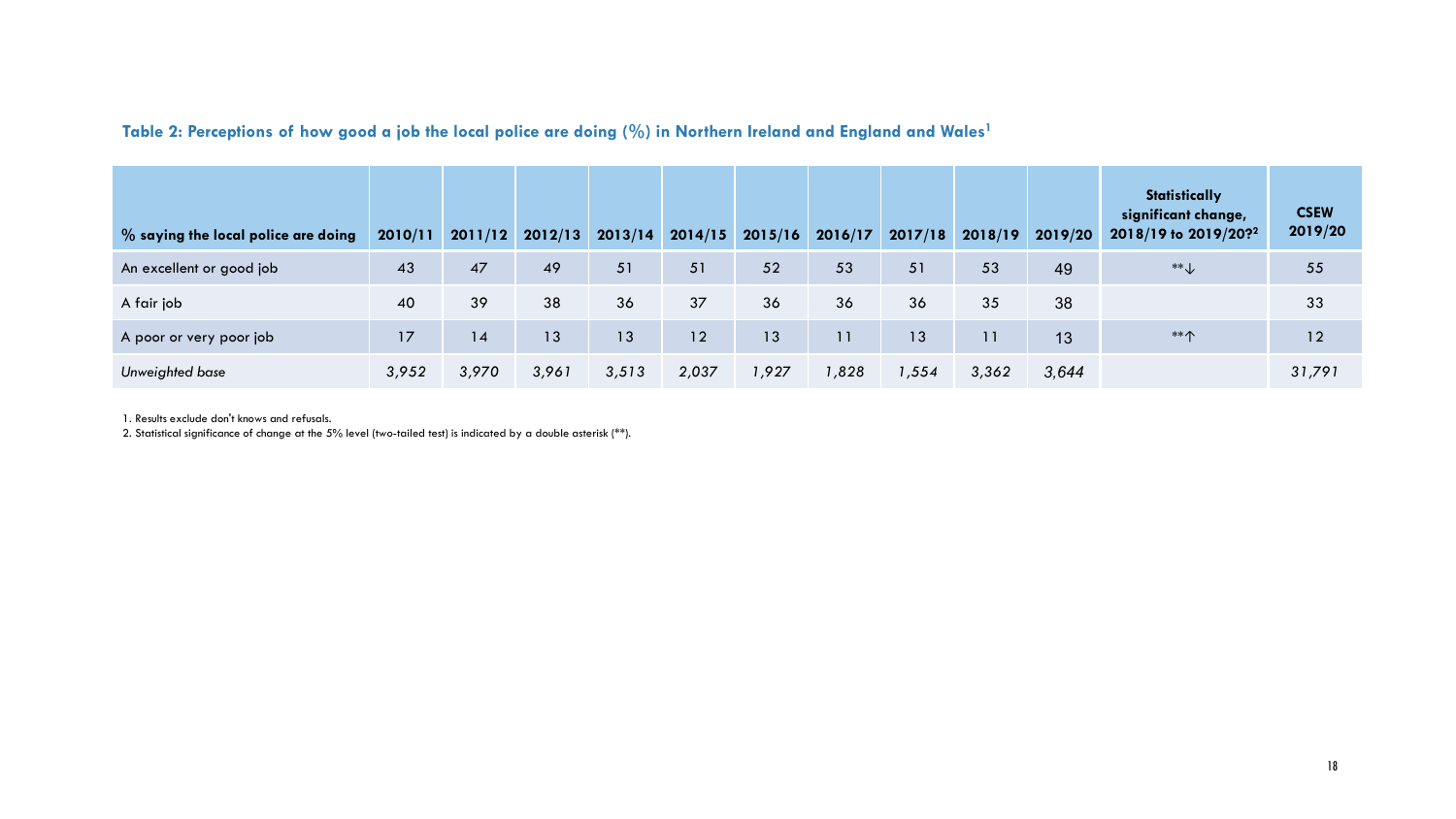### Table 3: Confidence in the local police (%) in Northern Ireland and England and Wales<sup>1</sup>

| % saying strongly agree / tend to agree<br>that the local police | 2010/11 | 2011/12 | 2012/13 | 2013/14 | 2014/15 | 2015/16 | 2016/17 | 2017/18                  | 2018/19 | 2019/20 | Statistically<br>significant change,<br>2018/19 to 2019/20? <sup>2</sup> | <b>CSEW</b><br>2019/20 |
|------------------------------------------------------------------|---------|---------|---------|---------|---------|---------|---------|--------------------------|---------|---------|--------------------------------------------------------------------------|------------------------|
| Overall confidence in the<br>local police <sup>3</sup>           | 61      | 65      | 65      | 67      | 68      | 68      | 71      | 68                       | 65      | 62      | $**$                                                                     | 74                     |
| Can be relied on to be there when<br>you need them               | 46      | 52      | 52      | 54      | 52      | 54      | 57      | 54                       | 57      | 56      |                                                                          | 58                     |
| Would treat you with respect if you had<br>contact with them     | 82      | 84      | 84      | 84      | 84      | 85      | 86      | 86                       | 87      | 86      |                                                                          | 87                     |
| Treat everyone fairly regardless of who<br>they are              | 64      | 67      | 66      | 65      | 67      | 68      | 68      | 66                       | 68      | 66      | $** \downarrow$                                                          | 67                     |
| Are dealing with the things that matter to<br>this community     | 47      | 50      | 51      | 52      | 53      | 56      | 55      | 53                       | 57      | 54      |                                                                          | 53                     |
| Help keep this area safe <sup>4,5</sup>                          |         |         |         |         |         |         |         | $\overline{\phantom{0}}$ | 67      | 64      |                                                                          |                        |
| Have a visible presence in this area <sup>4,5</sup>              |         |         |         |         |         |         |         |                          | 28      | 27      |                                                                          |                        |
| Unweighted base <sup>6</sup>                                     | 4,045   | 4,024   | 4,027   | 3,578   | 2,061   | 1,969   | 1,863   | 1,576                    | 3,410   | 3,695   |                                                                          | 33,363                 |

'-' Denotes variable was not included in survey.

1. Results exclude don't knows and refusals.

2. Statistical significance of change at the 5% level (two-tailed test) is indicated by a double asterisk (\*\*).

3. Based on respondents agreeing with the statement, 'Taking everything into account, I have confidence in the police in this area'.

4. These questions were added to the NISCS in 2018/19 replacing the two statements the local police 'can be relied on to deal with minor crimes' and 'understand the issues that matter to this community'. Figures for these previously included in the survey can be found in Table 3 of the '[Perceptions of Policing and Justice: Findings from the 2017/18 Northern Ireland Crime Survey](https://www.justice-ni.gov.uk/publications/perceptions-policing-and-justice-findings-17-18-ni-crime-survey)' report.

5. These two statements were not included in CSEW.

6. Unweighted base refers to overall confidence in the local police. Other bases will be similar.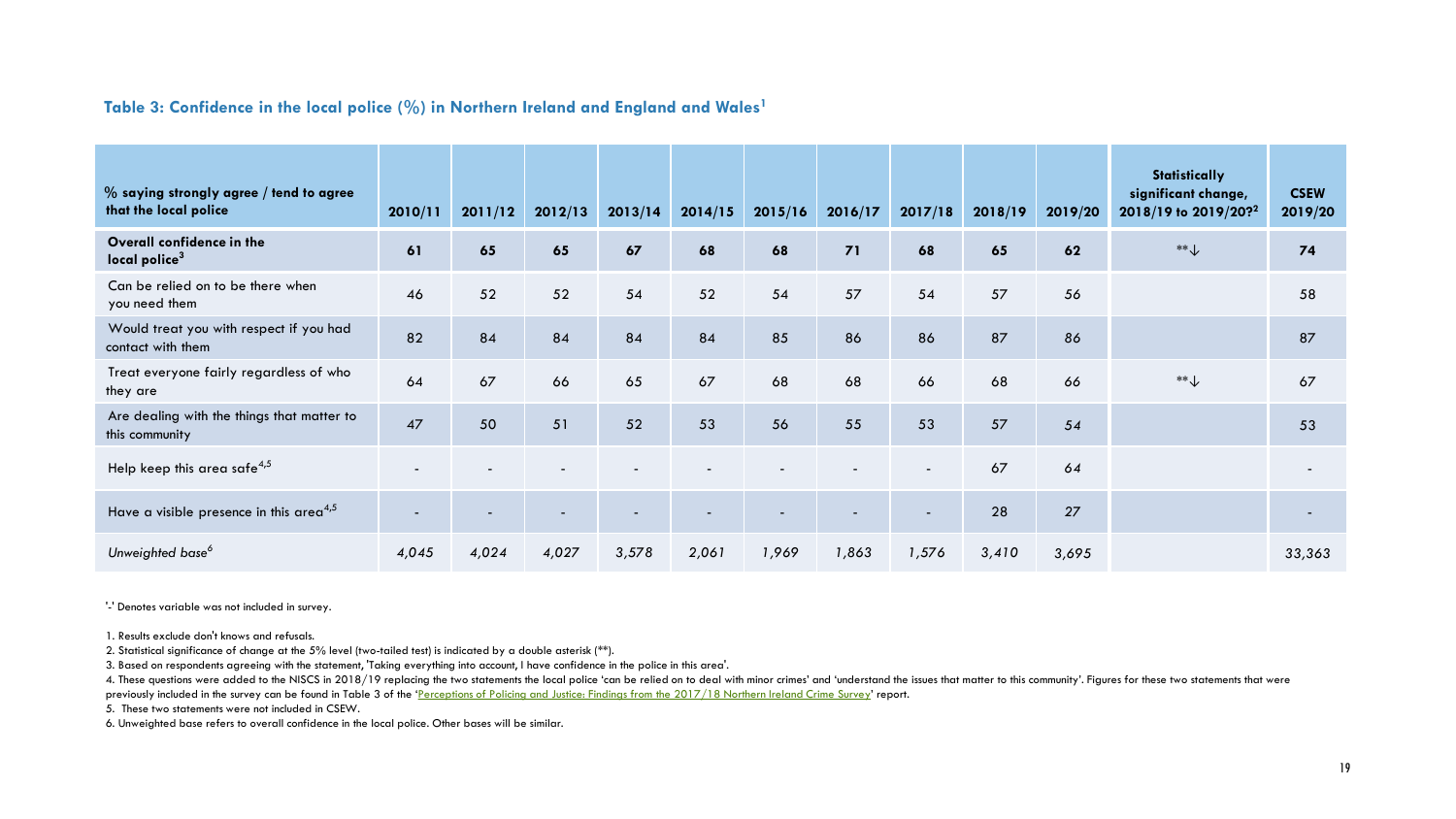Table 4: Confidence in the local police and other agencies working in partnership on ASB and crime issues (%) in Northern Ireland and England and Wales<sup>1,2</sup>

| $%$ saying strongly agree / tend to agree<br>that the local police and other agencies         | 2010/11 | 2011/12 | 2012/13 | 2013/14 | 2014/15 | 2015/16 | 2016/17 | 2017/18 | 2018/19 | 2019/20 | Statistically<br>significant change,<br>2018/19 to 2019/20?3 | <b>CSEW</b><br>2019/20 |
|-----------------------------------------------------------------------------------------------|---------|---------|---------|---------|---------|---------|---------|---------|---------|---------|--------------------------------------------------------------|------------------------|
| Overall confidence in engagement <sup>4</sup>                                                 | 38      | 40      | 40      | 41      | 41      | 40      | 41      | 40      | 36      | 34      |                                                              |                        |
| Seek people's views about the ASB and<br>crime issues that matter in this area <sup>5,6</sup> | 38      | 38      | 39      | 40      | 39      | 38      | 39      | 38      | 33      | 31      |                                                              |                        |
| Are dealing with the ASB and crime issues<br>that matter in this area <sup>o</sup>            | 38      | 41      | 42      | 42      | 43      | 42      | 43      | 43      | 39      | 37      |                                                              | 52                     |
| Unweighted base <sup>7</sup>                                                                  | 3,896   | 3,911   | 3,916   | 3,475   | 2,014   | 1,911   | 1,833   | 1,533   | 3,267   | 3,533   |                                                              | 32,225                 |

-' Denotes data are not available.

1. Results exclude don't knows and refusals.

2. The NISCS questions specifically refer to 'the police and other agencies, including PCSPs and district councils'. The CSEW question relates to 'the police and local councils', although 'other agencies' are referred to i

3. Statistical significance of change at the 5% level (two-tailed test) is indicated by a double asterisk (\*\*).

4. This measure is the arithmetic mean of the responses to both strands in the table.

5. The question on 'seeking views' was not included in CSEW 2019/20.

6. ASB: Anti-social behaviour.

7. Unweighted base refers to 'seeking people's views'. Base for 'dealing with the ASB' will be similar.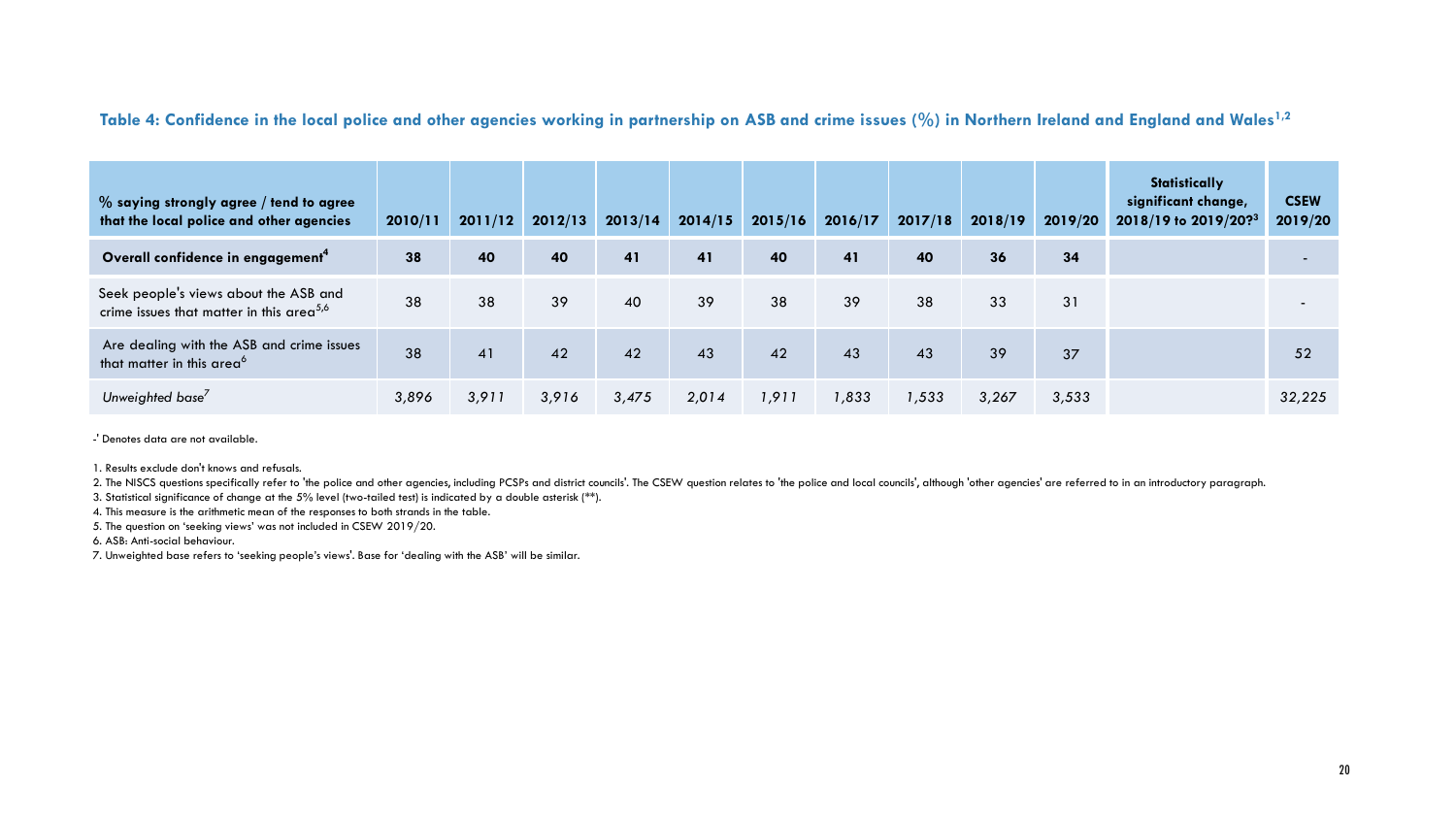| $\%$ saying strongly agree / tend to agree<br>that the criminal justice system | 2010/11 | 2011/12 | 2012/13 | 2013/14 | 2014/15 | 2015/16 | 2016/17 | 2017/18 | 2018/19 | 2019/20 | Statistically<br>significant change,<br>2018/19 to 2019/20? <sup>2</sup> | <b>CSEW</b><br>2019/20 |
|--------------------------------------------------------------------------------|---------|---------|---------|---------|---------|---------|---------|---------|---------|---------|--------------------------------------------------------------------------|------------------------|
| Overall fairness rating <sup>3</sup>                                           | 57      | 61      | 58      | 59      | 59      | 59      | 63      | 60      | 60      | 57      |                                                                          | 60                     |
| Gives witnesses and victims the support<br>they need                           | 35      | 36      | 36      | 38      | 38      | 39      | 42      | 39      | 35      | 33      |                                                                          |                        |
| Treats those accused of crime as innocent<br>until proven guilty               | 66      | 68      | 68      | 66      | 65      | 63      | 62      | 61      | 53      | 53      |                                                                          |                        |
| Takes into account the views of witnesses<br>and victims                       | 55      | 56      | 56      | 57      | 57      | 58      | 60      | 59      | 52      | 50      |                                                                          |                        |
| When sentencing takes into account the<br>circumstances surrounding the crime  | 54      | 54      | 54      | 53      | 52      | 55      | 57      | 53      | 48      | 48      |                                                                          |                        |
| Is too soft on those accused of committing<br>$a$ crime <sup>4</sup>           | 74      | 73      | 72      | 72      | 71      | 70      | 67      | 65      | 66      | 66      |                                                                          |                        |
| Achieves the correct balance between<br>the rights of offenders and victims    | 26      | 25      | 25      | 25      | 26      | 27      | 29      | 26      | 26      | 25      |                                                                          |                        |
| Discriminates against particular groups<br>or individuals <sup>4</sup>         | 21      | 20      | 21      | 23      | 24      | 24      | 22      | 22      | 26      | 25      |                                                                          |                        |
| Unweighted base <sup>5</sup>                                                   | 3,967   | 3,981   | 3,962   | 3,525   | 2,039   | 1,937   | 1,842   | 1,554   | 3,338   | 3,633   |                                                                          | 16,502                 |

### **Table 5: Confidence in the fairness of the criminal justice system (%) in Northern Ireland and England and Wales1**

- denotes question was not included in the survey

1. Results exclude don't knows and refusals.

2. Statistical significance of change at the 5% level (two-tailed test) is indicated by a double asterisk (\*\*).

3. Based on respondents saying they are very / fairly confident that 'the criminal justice system as a whole is fair' (introduced in July 2008).

4. As these would be perceived as negative outcomes, a high rating would be undesirable.

5. Unweighted base refers to overall fairness rating.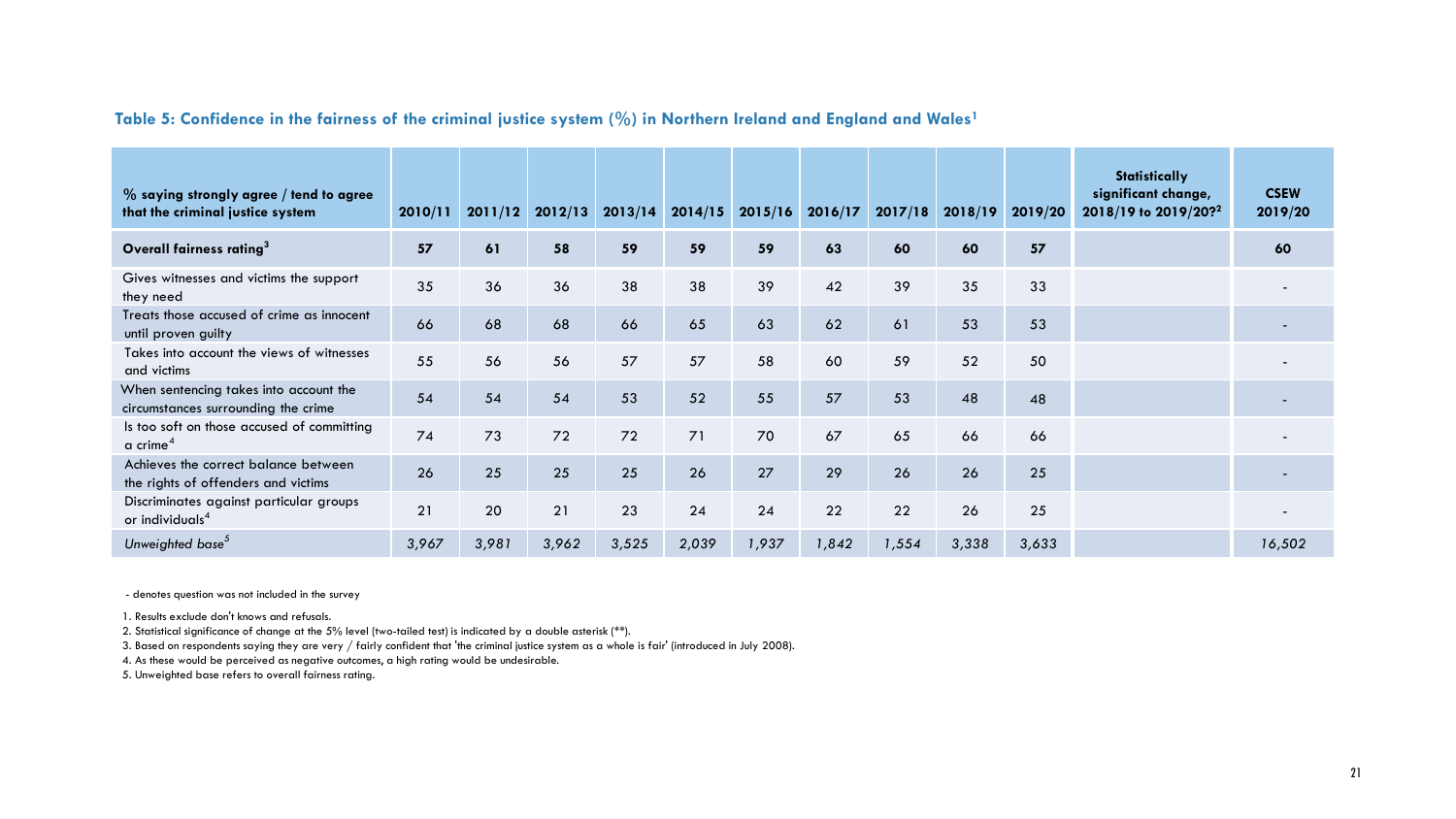### Table 6: Confidence in the effectiveness of the criminal justice system (%) in Northern Ireland and England and Wales<sup>1</sup>

| % saying very / fairly confident                                                      | 2010/11 | 2011/12 | 2012/13 | 2013/14 | 2014/15 | 2015/16 | 2016/17 | 2017/18 | 2018/19 | 2019/20 | Statistically<br>significant change,<br>2018/19 to 2019/20? <sup>2</sup> | <b>CSEW</b><br>2019/20 |
|---------------------------------------------------------------------------------------|---------|---------|---------|---------|---------|---------|---------|---------|---------|---------|--------------------------------------------------------------------------|------------------------|
| Overall effectiveness rating <sup>3</sup>                                             | 38      | 42      | 40      | 42      | 41      | 43      | 46      | 44      | 45      | 40      | $\ast\ast\bigarrow$                                                      | 52                     |
| The police are effective at catching<br>criminals                                     | 56      | 61      | 59      | 62      | 62      | 61      | 65      | 63      | 61      | 56      | $**$                                                                     |                        |
| The Public Prosecution Service is effective<br>at prosecuting people accused of crime | 49      | 51      | 50      | 53      | 51      | 54      | 56      | 58      | 57      | 52      | $**$                                                                     | 63                     |
| The courts are effective at dealing with<br>cases promptly                            | 37      | 39      | 38      | 40      | 41      | 41      | 42      | 43      | 42      | 38      | $** \downarrow$                                                          | 51                     |
| The courts are effective at giving<br>punishments which fit the crime                 | 25      | 27      | 27      | 28      | 27      | 29      | 31      | 32      | 32      | 29      | $** \downarrow$                                                          | 40                     |
| The prisons are effective at punishing<br>convicted offenders                         | 35      | 36      | 35      | 36      | 36      | 35      | 40      | 38      | 43      | 37      | $** \downarrow$                                                          |                        |
| The prisons are effective at rehabilitating<br>convicted offenders                    | 26      | 27      | 26      | 26      | 26      | 27      | 29      | 27      | 30      | 25      | $**$                                                                     |                        |
| The probation service is effective at<br>preventing criminals from reoffending        | 27      | 30      | 28      | 28      | 29      | 31      | 34      | 32      | 31      | 28      | $** \downarrow$                                                          |                        |
| Unweighted base <sup>4</sup>                                                          | 3,981   | 3,974   | 3,966   | 3,509   | 2,043   | 1,947   | 1,852   | 1,549   | 3,340   | 3,570   |                                                                          | 16,656                 |

- denotes question was not included in the survey

1. Results exclude don't knows and refusals.

2. Statistical significance of change at the 5% level (two-tailed test) is indicated by a double asterisk (\*\*).

3. Based on respondents saying they are very / fairly confident that 'the criminal justice system as a whole is effective'.

4. Unweighted base refers to overall effectiveness rating. Other bases will be similar.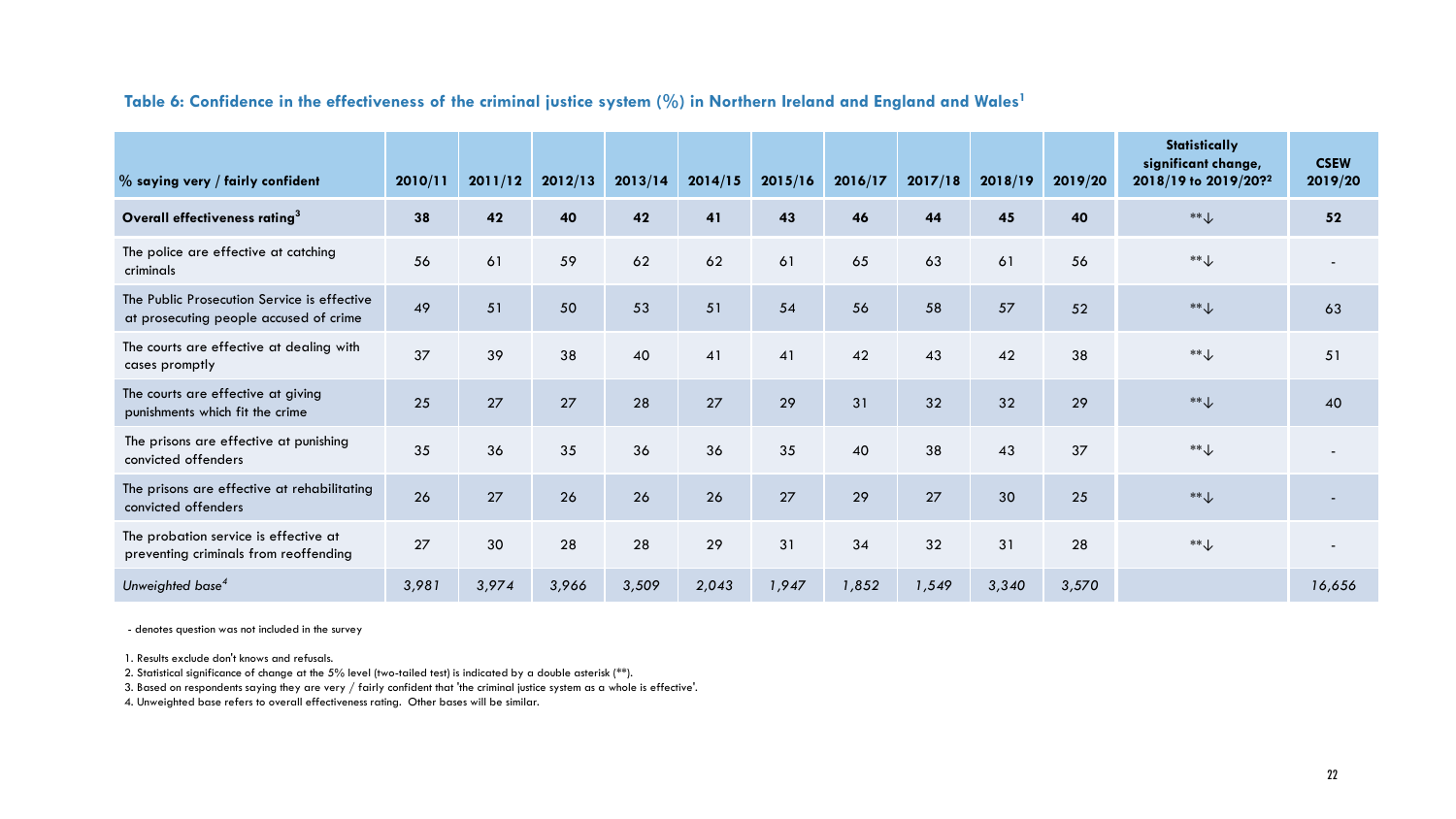| % saying                                                | 2010/11        | 2011/12        | 2012/13 | 2013/14      | 2014/15        | 2015/16        | 2016/17      | 2017/18        | 2018/19        | 2019/20 |
|---------------------------------------------------------|----------------|----------------|---------|--------------|----------------|----------------|--------------|----------------|----------------|---------|
| Tougher sentences                                       | 34             | 32             | 34      | 35           | 33             | 30             | 32           | 32             | 30             | 29      |
| Tackle ASB and minor crime <sup>4</sup>                 | 23             | 23             | 22      | 20           | 19             | 19             | 21           | 18             | 20             | 23      |
| A more visible policing presence                        | 18             | 17             | 16      | 15           | 14             | 16             | 18           | 17             | 16             | 19      |
| Reduce the level of reoffending                         | 11             | 12             | 13      | 14           | 13             | 13             | 14           | 14             | 15             | 16      |
| Speed up the delivery of justice                        | 11             | 11             | 12      | 11           | 11             | 10             | 12           | 13             | 14             | 15      |
| Bring more offenders to justice                         | 16             | 17             | 18      | 16           | 19             | 19             | 15           | 17             | 16             | 14      |
| Tackle youth crime                                      | 12             | 11             | 11      | 11           | 11             | 12             | 11           | 12             | 11             | 11      |
| Tougher prison regimes                                  | 13             | 13             | 12      | 14           | 13             | 13             | 11           | 10             | 9              | 11      |
| Put the interests of victims at the heart of the system | 12             | 11             | 12      | 11           | 13             | 12             | 13           | 11             | 12             | 10      |
| Reduce crime                                            | 11             | 11             | 10      | 10           | 11             | 12             | 11           | 12             | 11             | 9       |
| Treat people equally                                    | 6              | 6              | 6       | 8            | 9              | 9              | 9            | 10             | 9              | 9       |
| Better police response times                            | 9              | 9              | 8       | 8            | 8              | 9              | 8            | 8              | 9              | 9       |
| More consistent sentencing                              | 8              | 9              | 8       | 9            | 8              | 9              | 9            | 11             | 8              | 8       |
| Respond to what matters most to local communities       | $\overline{7}$ | 8              | 8       | 10           | 9              | 8              | 9            | 9              | 9              | 7       |
| More appropriate sentencing for young people            | $\overline{A}$ | $\overline{4}$ | 3       | 3            | $\overline{4}$ | $\mathbf{3}$   | $\mathbf{3}$ | $\overline{4}$ | $\overline{A}$ | 4       |
| Reduce worry about crime                                | 3              | $\overline{4}$ | 4       | 4            | 3              | 3              | 3            | 3              | 4              |         |
| None of these                                           |                | $\overline{2}$ |         | $\mathbf{2}$ | $\overline{2}$ | $\overline{2}$ | $\mathbf{2}$ |                |                |         |
| Unweighted base <sup>5</sup>                            | 4,040          | 4,023          | 4,014   | 3,559        | 2,063          | 1,957          | 1,854        | 1,557          | 3,361          | 3,665   |

### Table 7: The most important things the criminal justice system in Northern Ireland could do to improve its public confidence rating  $(\%)^{1,2,3}$

1. Results exclude don't knows and refusals.

2. Measure combines responses regarding the most and second most important things the criminal justice system could do to improve its public confidence rating.

3. As results relate to two responses, the percentages add to more than 100%.

4. ASB: Anti-social behaviour.

5. Unweighted base refers to the most important thing the criminal justice system could do to improve its public confidence rating.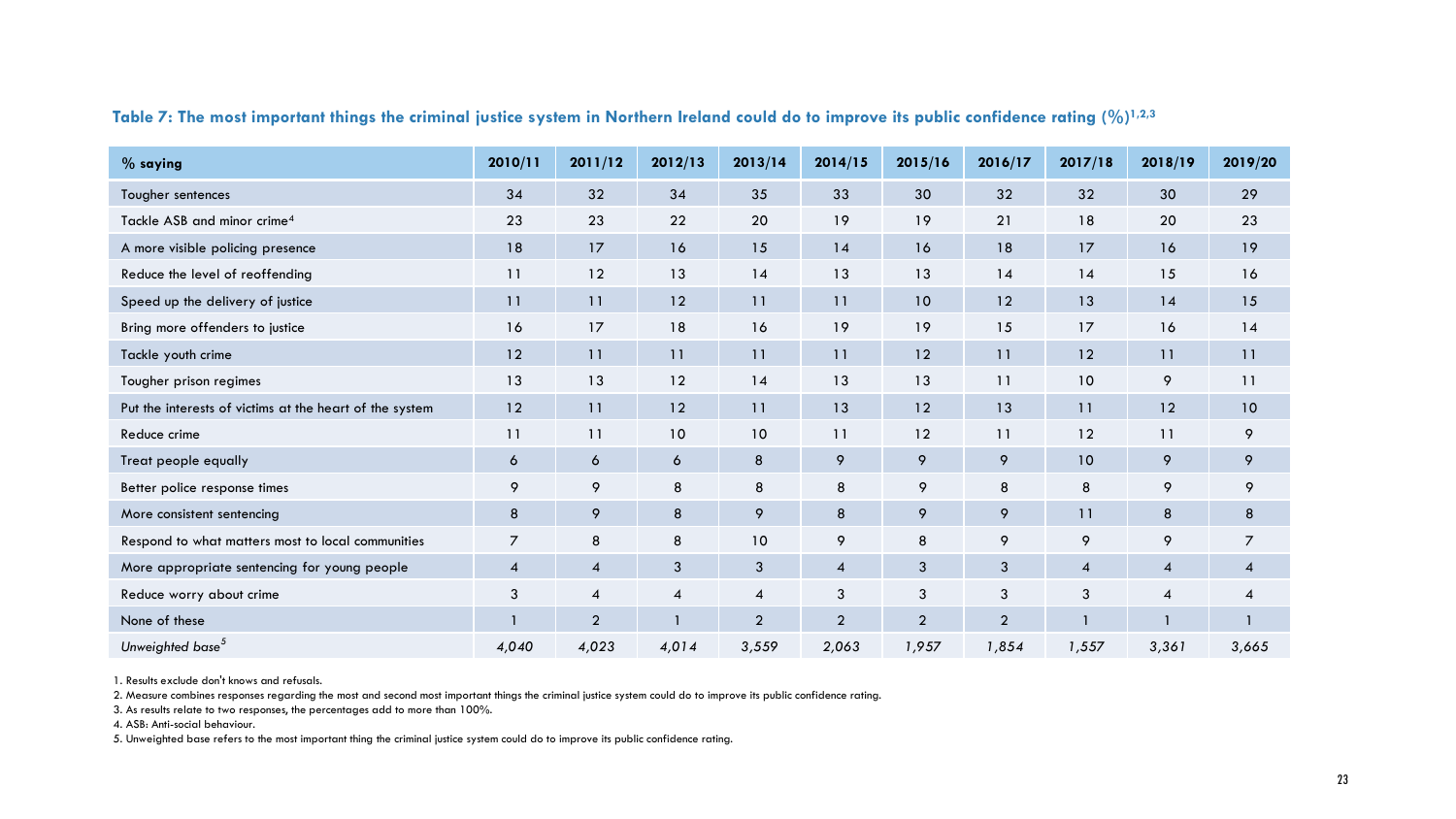### **Appendix 2: Technical Annex**

### **About the NISCS**

Closely mirroring the format and core questions of the CSEW, the NISCS is an important source of information about community safety issues such as levels of, and public attitudes to, crime and anti-social behaviour. Its results play an important role in informing and monitoring government policies and targets. Within the [2016-21 Draft Programme for Government](https://www.executiveoffice-ni.gov.uk/topics/programme-government) (PfG) and the [Northern Ireland Civil Service Outcomes Delivery Plan](https://www.executiveoffice-ni.gov.uk/publications/outcomes-delivery-plan-december-2019), the Department of Justice lead on Indicator 1 related to reducing crime. Survey findings also informed the Northern Ireland Policing Board's Strategic Outcomes for Policing in Northern Ireland 2016-2020 (NIPB, 2016) and [Annual Policing Plan 2019-20](https://www.nipolicingboard.org.uk/publication/annual-policing-plan-2019-20) (NIPB, 2019).

An alternative, but complementary, measure of crime to offences recorded by the police, the main aims of the NISCS are to:

- measure crime victimisation rates experienced by people living in private households regardless of whether or not these crimes were reported to, or recorded by, the police;
- monitor trends in the level of crime, independent of changes in reporting levels or police recording practices;
- measure people's perceptions of and reactions to crime (for example, the level and causes of crime, the extent to which they are concerned about crime and the effect of crime on their quality of life);
- measure public confidence in policing and the wider criminal justice system; and
- collect sensitive information, using self-completion modules, on people's experiences regarding crime-related issues, such as domestic violence.

Recorded crime figures cannot, by their nature, provide an impression of the extent of concern about crime (often described as 'fear of crime') among different sections of the community. Hence, it is necessary to complement the police figures with information drawn from the NISCS, which, for the crime types it covers, provides a more complete measure of the extent and impact of crime against private households and their adult occupants. Further information on recorded crime statistics can be found in the [Police Service of Northern Ireland \(PSNI\) User Guide to Police Recorded Crime Statistics](https://www.psni.police.uk/globalassets/inside-the-psni/our-statistics/police-recorded-crime-statistics/documents/crime-user-guide.pdf) (PSNI, 2018a).

While some of the core interviewer-administered modules for NISCS 2019/20 were (generally) based on CSEW 2019/20, some modification has been necessary to reflect local issues and the fact that the smaller NISCS sample size would not have generated robust results for follow-up questions asked of small sub-sections of the sample.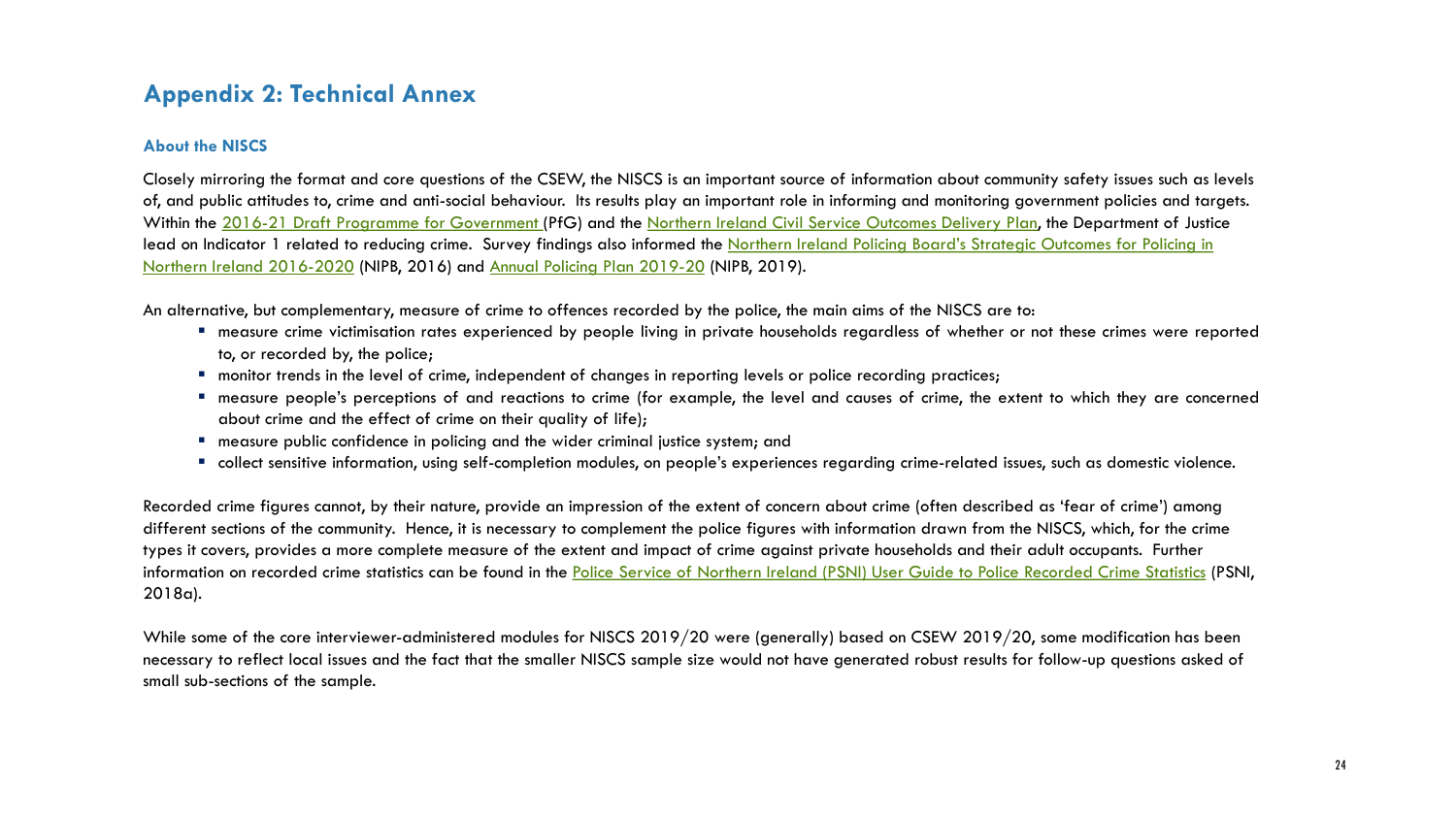### **Frequency and sample size of the NICS/NISCS**

Initially, the then NICS was conducted on an ad hoc basis, before becoming a biennial survey in 2001. At that time, the Community Attitudes Survey (CAS) was also being conducted on a continuous basis, facilitating annual reports on topics linked to crime, policing and the criminal justice system. Increasingly, however, the CSEW was becoming a key vehicle to track progress against Public Service Agreement (PSA) and other targets related to the criminal justice and health sectors in England and Wales. Hence, interest increased among officials and Ministers in what the NICS had to offer in terms of direct comparison, while, in light of the improved security situation, many of the issues originally covered by CAS were becoming less relevant.

Accordingly, it was decided that a more effective use of resources would be to discontinue CAS at the end of 2003 and to move fieldwork for the NICS to a continuous basis with effect from January 2005. This would facilitate the monitoring of annual trends and more regular direct comparison with England and Wales. It was also decided to increase the target achieved sample size for the NICS from 3,000 to 4,000. This would contribute to increased accuracy of headline results and generate more robust analyses for various socio-demographic characteristics. However, unavoidable budgetary pressures resulted in the need to reduce the target achieved sample size; a moderate decrease was first made in-year 2013/14, from 4,000 to 3,500, with a full sample reduction to 2,000 first being implemented in 2014/15. Following a review of the survey during 2017/18 (details of which can be found in the [Safe Community Survey section of the Department of Justice website\), the target sample size has been increased with effect from April 2018 onwards.](https://www.justice-ni.gov.uk/topics/safe-community-survey-publications) It is anticipated that around 3,500 interviews will now be achieved annually.

Additional information, covering issues such as sampling design and methodology is available within the survey [User Guide \(](https://www.justice-ni.gov.uk/publications/northern-ireland-crime-survey-user-guide)DoJ, 2019a) and associated [Quality Report](https://www.justice-ni.gov.uk/publications/northern-ireland-crime-survey-quality-report) (DoJ, 2019b).

#### **Sampling and fieldwork**

The initial NISCS 2019/20 sample consisted of 7,500 addresses, randomly selected from the NISRA Address Register (NAR). The NAR is developed within NISRA and is primarily based on the Land and Property Services (LPS) POINTER database. Visits to each address by an interviewer from the NISRA Central Survey Unit resulted in an eligible sample of 6,576 occupied addresses, from which attempts were made to interview one randomly selected adult respondent at each address.

Selecting only one person at each address means that individuals living in large households have a lower chance of being included in the sample than those living in small households. Accordingly, the data presented in this publication have been weighted by household size to prevent a bias towards small household sizes.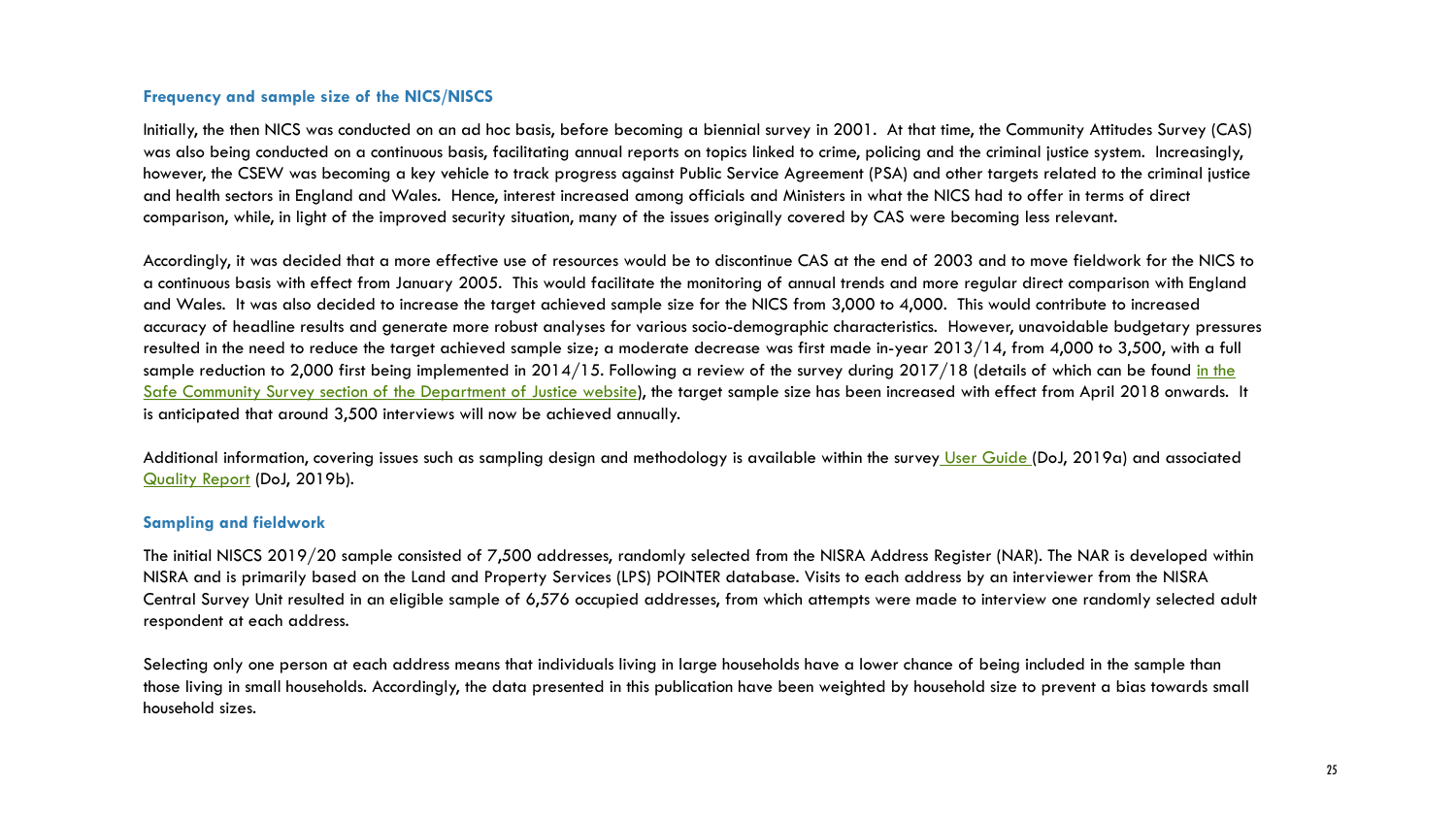In January 2005, the then NICS began operating on a continuous basis. This bulletin refers primarily to fieldwork undertaken during the financial year 1 April 2019 to 31 March 2020, which involved complete interviews with 3,710 people aged 16 years and over. This represents an eligible response rate of 56%.

Respondents were assured in advance of the interviews that any information they provided would be treated as entirely confidential and that the level of detail produced in publications or in any subsequent analyses would not allow for identification of individuals. The interviews typically lasted under an hour for non-victims, although those involving respondents who disclosed several crimes could last much longer.

### **Demographic breakdown**

The following socio-demographic (personal, household and area) groups are now presented in the accompanying Microsoft Excel workbook and Open Data Source tables only. Associated confidence intervals are also presented. The first six relate to equality categories specified in Section 75 of the Northern Ireland Act 1998:

| 1. religious belief;                  | 8. housing tenure;                                    |
|---------------------------------------|-------------------------------------------------------|
| age;                                  | 9. type of area (urban / rural);                      |
| 3. living arrangements;               | 10. policing district;                                |
| 4. sex (gender);                      | 11. perceived level of anti-social behaviour in area; |
| 5. disability (or illness);           | 12. experience of crime reported to the police; and   |
| 6. household type (child dependants); | 13. multiple deprivation measure rank (MDM 2017).     |
| self-perceived nationality;           |                                                       |

### **Rounding, error and statistical significance**

Don't knows, refusals and non-valid responses have been excluded from the analyses. Percentages may not always sum to 100 or numbers may not sum to an overall total due to the effect of rounding to the nearest whole number, or because respondents could give more than one response. Figures presented in the tables and graphs within this bulletin have been rounded. Unrounded figures are available in the accompanying Microsoft Excel and Open Data Source versions of the Tabular Annex.

Due to a combination of both sampling and non-sampling error, any sample is unlikely to reflect precisely the characteristics of the population. Because NISCS estimates are subject to sampling error, differences between estimates from successive years of the survey or between population subgroups (presented in the accompanying Microsoft Excel workbook) may occur by chance.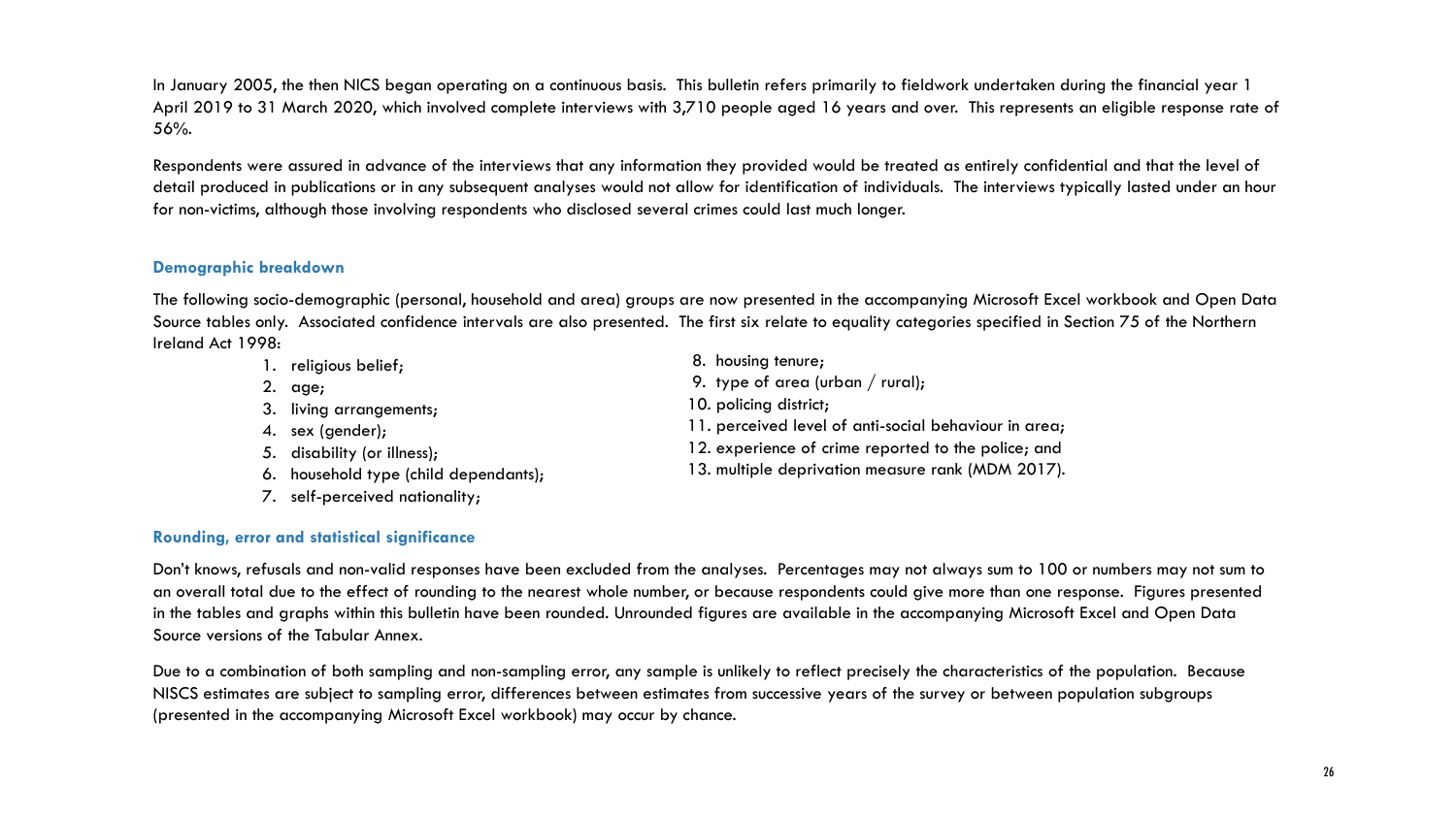For the purposes of this bulletin, where differences have emerged as being statistically significant, these have been reported at the 5% (p<0.05) level of probability (two-tailed tests). This means that, for any observed result that is found to be statistically significant, one can be 95% confident that this has not happened by chance.

As a result of the sample reduction in recent years, the respective confidence limits of any percentages from the survey were wider than was the case previously and the margin of difference between findings required to achieve 'statistical significance' was widened accordingly. This means that absolute differences in percentages which would previously have been 'statistically significant' with the larger numbers then sampled (and the much narrower range of error for any findings) may not necessarily be found to be statistically significant with the reduced sample size. This should be borne in mind when considering the long-term trends presented in the tables.

The Department of Justice does not routinely publish NISCS estimates where the unweighted base is less than 100 cases, therefore findings for some sociodemographic sub-groups (included in the accompanying Microsoft Excel and ODS workbooks) may not be published.

[Further information on the 2019/20 sweep of the NISCS is contained within the NISCS 2019/20 Technical Report \(forthcoming, via the Safe Community](https://www.justice-ni.gov.uk/user-documentation) Survey section of the Northern Ireland Department of Justice website).

### **Points to note about this publication**

- Confidence in the local police (Section 3.1) the two statements (the local police) 'help keep this area safe' and 'have a visible presence in this area' were included for the first time in 2018/19, replacing the two indicators (the local police) 'can be relied on to deal with minor crimes' and 'understand the issues that affect this community'.
- Confidence in Engagement (Section 4.1) the questions related to confidence in engagement previously referred to 'police and other agencies, including district councils'. From 2018/19, PCSPs are also referred to in the questions. Respondents are now asked how much they agree or disagree that 'the police and other agencies, including PCSPs and district councils,' are seeking people's views about, and are dealing with, the crime issues that matter in their local area.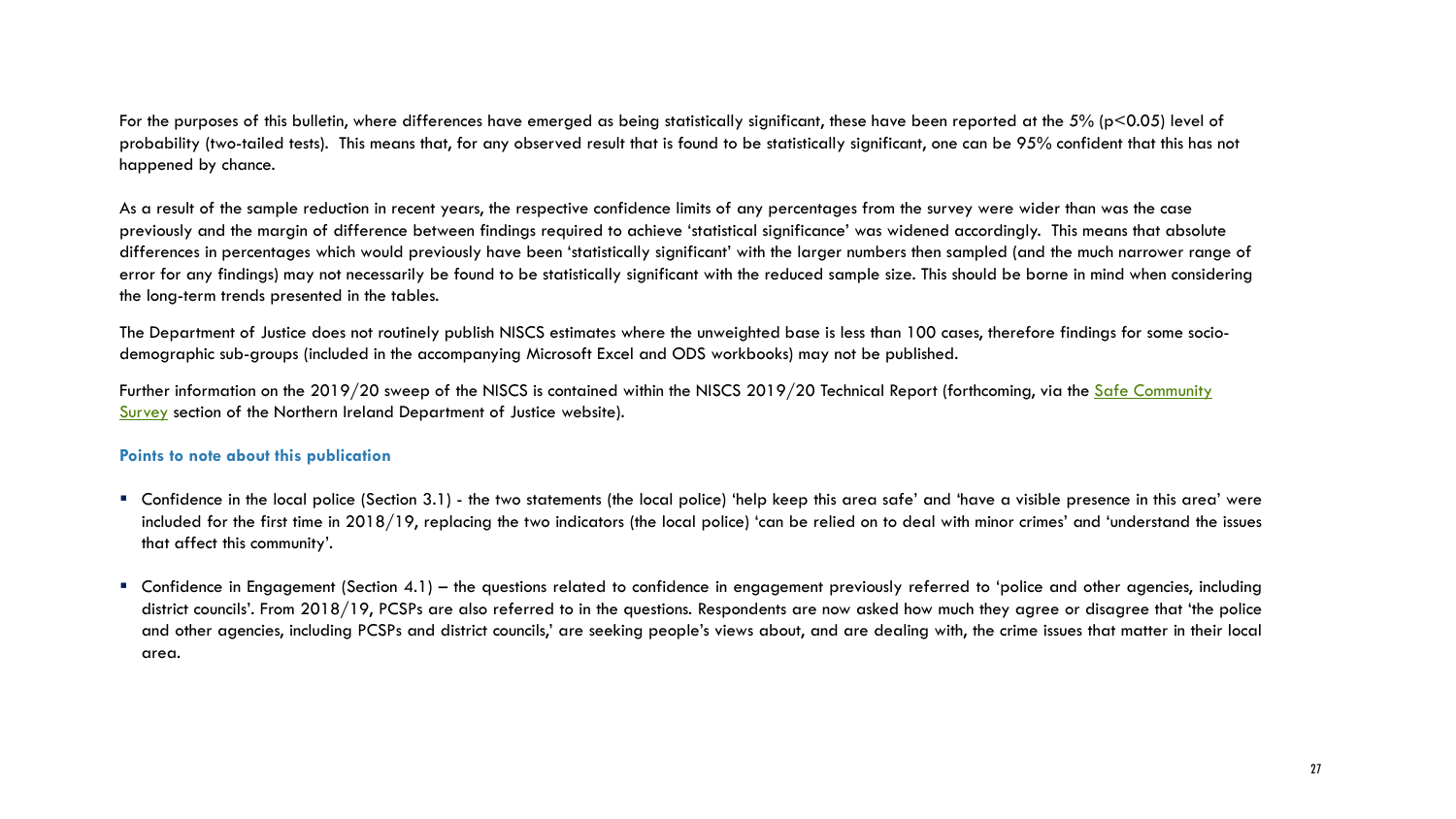### **Sample profile for NISCS 2019/20**

| Group                                                    | Sub-Group                                                                                                                                           | <b>Unweighted</b><br><b>Number</b> | <b>Unweighted</b><br>%     | Weighted<br>%              |
|----------------------------------------------------------|-----------------------------------------------------------------------------------------------------------------------------------------------------|------------------------------------|----------------------------|----------------------------|
| Sex                                                      | Men                                                                                                                                                 | 1,662                              | 45                         | 46                         |
|                                                          | Women                                                                                                                                               | 2,048                              | 55                         | 54                         |
| Age Group                                                | 16-24                                                                                                                                               | 211                                | 6                          | 9                          |
|                                                          | 25-34                                                                                                                                               | 491                                | 13                         | 13                         |
|                                                          | $35 - 44$                                                                                                                                           | 597                                | 16                         | 16                         |
|                                                          | 45-54                                                                                                                                               | 610                                | 16                         | 18                         |
|                                                          | 55-64                                                                                                                                               | 681                                | 18                         | 18                         |
|                                                          | 65-74                                                                                                                                               | 653                                | 18                         | 16                         |
|                                                          | $75+$                                                                                                                                               | 467                                | 13                         | 10                         |
| Religion                                                 | Catholic                                                                                                                                            | 1,523                              | 41                         | 42                         |
|                                                          | Protestant                                                                                                                                          | 1,636                              | 44                         | 44                         |
| Area Type                                                | Rural                                                                                                                                               | 1,382                              | 37                         | 40                         |
|                                                          | Urban                                                                                                                                               | 2,328                              | 63                         | 60                         |
| <b>Policing District</b>                                 | Antrim and Newtownabbey                                                                                                                             | 281                                | $\bf 8$                    | $\bf 8$                    |
|                                                          | Ards and North Down                                                                                                                                 | 305                                | 8                          | 8                          |
|                                                          | Armagh, Banbridge and Craigavon                                                                                                                     | 427                                | 12                         | 12                         |
|                                                          | <b>Belfast</b>                                                                                                                                      | 676                                | 18                         | 17                         |
|                                                          | <b>Causeway Coast and Glens</b>                                                                                                                     | 296                                | $\bf 8$                    | $\boldsymbol{8}$           |
|                                                          | Derry and Strabane                                                                                                                                  | 329                                | 9                          | $\mathsf{\circ}$           |
|                                                          | Fermanagh and Omagh                                                                                                                                 | 256                                | $\overline{7}$             | $\overline{7}$             |
|                                                          | Lisburn and Castlereagh                                                                                                                             | 281                                | 8                          | $\boldsymbol{8}$           |
|                                                          | Mid and East Antrim                                                                                                                                 | 261                                | $\overline{7}$             | $\overline{7}$             |
|                                                          | Mid Ulster                                                                                                                                          | 255                                | $\overline{\mathcal{I}}$   | $\boldsymbol{8}$           |
|                                                          | Newry, Mourne and Down                                                                                                                              | 343                                | 9                          | 9                          |
| <b>Multiple Deprivation</b><br>Measure Rank <sup>1</sup> | 1 <sup>st</sup> quintile (most deprived)<br>$2nd$ quintile<br>3rd quintile<br>4 <sup>th</sup> quintile<br>5 <sup>th</sup> quintile (least deprived) | 727<br>747<br>751<br>749<br>736    | 20<br>20<br>20<br>20<br>20 | 18<br>19<br>21<br>21<br>20 |
| Vehicle-owning households                                |                                                                                                                                                     | 3,019                              | 81                         | 86                         |

1. Rank order of super output areas (derived from 2017 Multiple Deprivation Measure).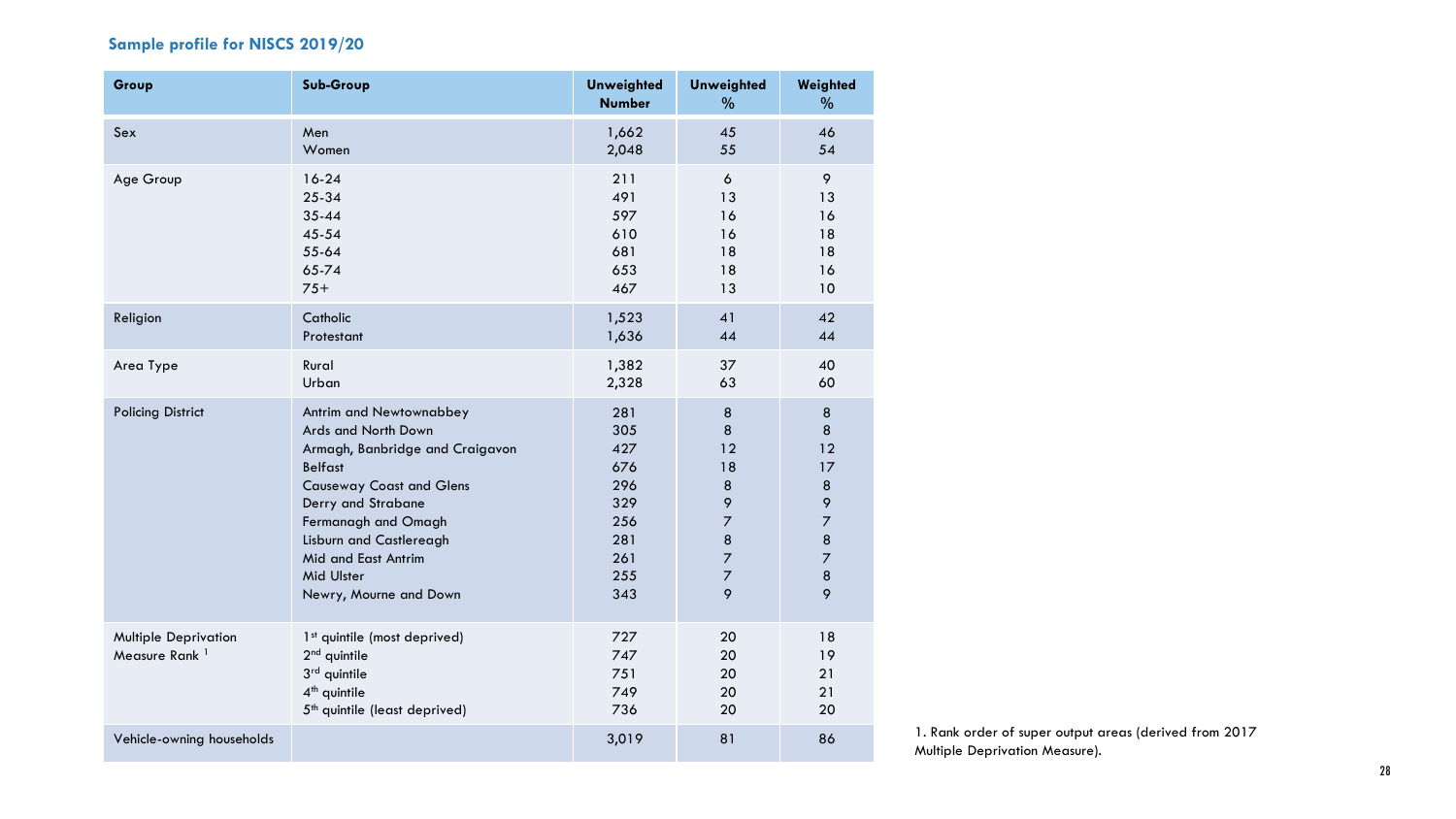### **Appendix 3: National Statistics Status**



National Statistics status means that our statistics meet the highest standards of trustworthiness, quality and public value, and it is our responsibility to maintain compliance with these standards.

[The designation of these statistics as National Statistics was confirmed in July 2020 following a Compliance Check \(opens in a](https://osr.statisticsauthority.gov.uk/correspondence/mark-pont-to-siobhan-carey-statistics-from-the-northern-ireland-safe-community-survey/) [new window\) by the Office for Statistics Regulation \(opens in a new window\).](https://www.statisticsauthority.gov.uk/publication/statistics-on-crime-and-justice-in-northern-ireland-letter-of-confirmation-as-national-statistics-1/) NISCS statistics last underwent a full assessment (opens in a new window) against the [Code of Practice \(opens in a new window\) i](https://code.statisticsauthority.gov.uk/)n 2012/13.

As part of the recent compliance check, we have made the following improvements:

**Published a Future [Programme of](https://www.justice-ni.gov.uk/publications/future-programme-work) Work (opens in a new window)** that details the list of developments that the department plan to scope in terms of feasibility of implementation.